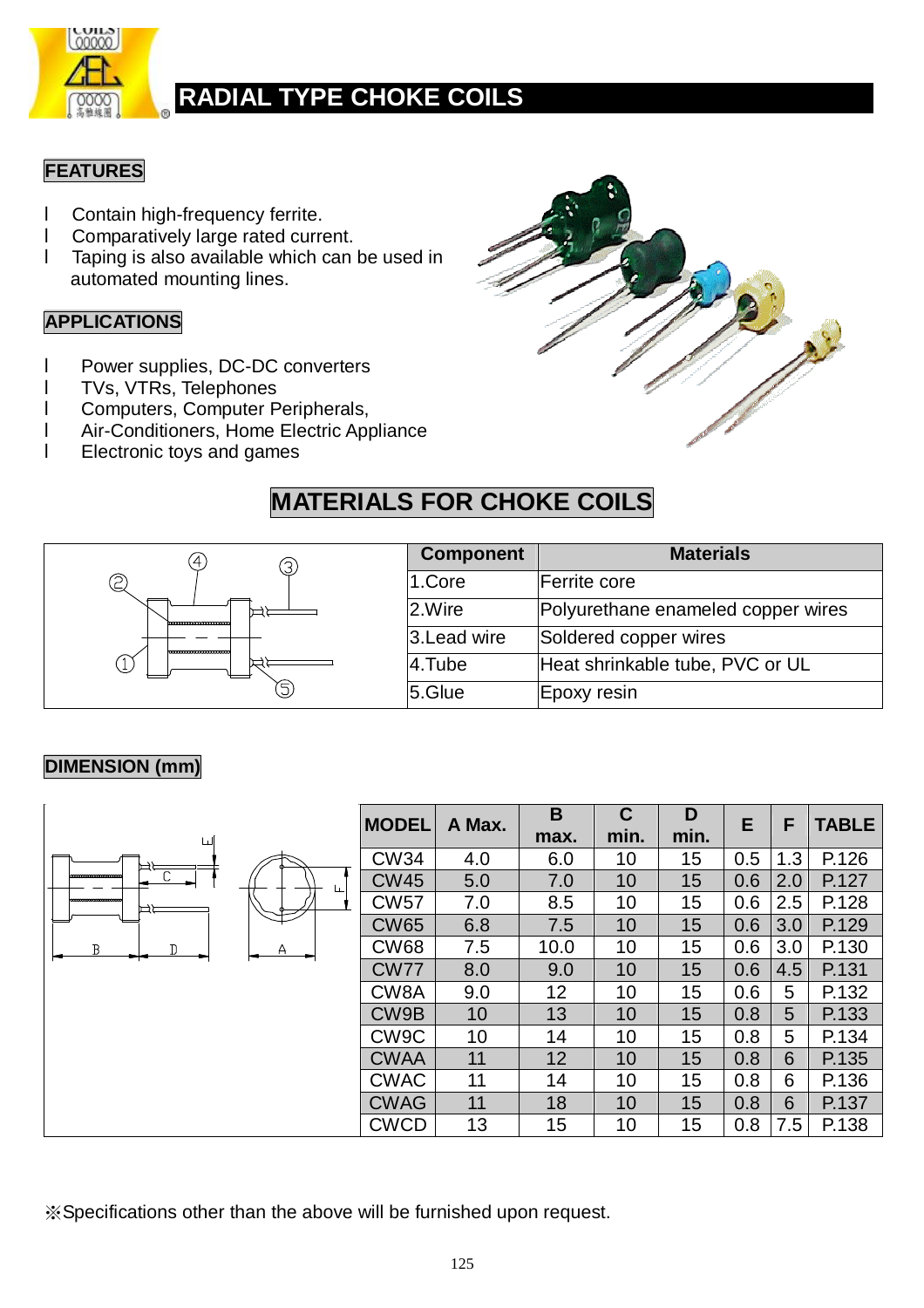

#### **RADIAL TYPE CHOKE COILS**   $\circ$

#### **Specification table of Radial type Choke Coils CW34 (H500-0068)**

| PART No.         | <b>STAMP</b>      | <b>TURNS</b><br>(T) | <b>WIRE</b><br>(mm) | <b>INDUCTANCE</b><br>(µH)<br>Within | <b>UNLOADED</b><br>Q | <b>D.C.R.</b><br>$(\Omega)$ | <b>S.R.F.</b><br>(MHz) |                 | <b>RATED CURRENT</b><br>(A) Max. |
|------------------|-------------------|---------------------|---------------------|-------------------------------------|----------------------|-----------------------------|------------------------|-----------------|----------------------------------|
|                  |                   | Ref.                | 2UEW                |                                     | Min.                 | Max.                        | Ref.                   | Idc1            | Idc2                             |
| <b>CW34-1R0M</b> | 1R0M              | $10\frac{1}{2}$     |                     | 1.0±20%                             | 75                   | 61m                         | 150                    | 2.1             | 2.4                              |
| <b>CW34-1R2M</b> | 1R <sub>2</sub> M | $11\frac{1}{2}$     |                     | $1.2 \pm 20\%$                      | 70                   | 66m                         | 130                    | 1.8             | 2.2                              |
| CW34-1R5M        | 1R5M              | $12\frac{1}{2}$     | 0.18                | $1.5 \pm 20\%$                      |                      | 72m                         | 110                    | 1.7             | 2.0                              |
| <b>CW34-1R8M</b> | 1R8M              | $13\frac{1}{2}$     |                     | 1.8±20%                             |                      | <b>78m</b>                  | 100                    | 1.6             | 1.9                              |
| CW34-2R2M        | 2R2M              | 15%                 |                     | $2.2 \pm 20\%$                      |                      | 91m                         | 75                     | 1.4             | 1.7                              |
| <b>CW34-2R7M</b> | 2R7M              | $16\frac{1}{2}$     | 0.17                | 2.7±20%                             | 65                   | 0.10                        | 65                     | 1.3             | 1.6                              |
| CW34-3R3M        | 3R3M              | $18\frac{1}{2}$     |                     | $3.3 \pm 20\%$                      |                      | 0.11                        | 50                     | 1.2             | 1.5                              |
| <b>CW34-3R9M</b> | 3R9M              | $20\frac{1}{2}$     |                     | 3.9±20%                             |                      | 0.14                        | 48                     | 1.0             | 1.4                              |
| <b>CW34-4R7M</b> | 4R7M              | $22\frac{1}{2}$     | 0.16                | 4.7±20%                             |                      | 0.16                        | 45                     | 0.95            | 1.3                              |
| <b>CW34-5R6M</b> | 5R6M              | $24\frac{1}{2}$     |                     | 5.6±20%                             | 60                   | 0.18                        | 40                     | 0.88            | 1.2                              |
| CW34-6R8M        | 6R8M              | 261/2               |                     | $6.8 + 20%$                         |                      | 0.21                        | 34                     | 0.80            | 1.1                              |
| <b>CW34-8R2M</b> | 8R2M              | $29\frac{1}{2}$     | 0.15                | 8.2±20%                             | 55                   | 0.24                        | 30                     | 0.75            | 1.0                              |
| CW34-100K        | 100K              | $31\frac{1}{2}$     |                     | 10±10%                              |                      | 0.25                        | 27                     | 0.70            | 0.90                             |
| CW34-120K        | 120K              | $34\frac{1}{2}$     | 0.14                | 12±10%                              | 40                   | 0.31                        | 25                     | 0.62            | 0.85                             |
| CW34-150K        | 150K              | $39\frac{1}{2}$     |                     | 15±10%                              |                      | 0.36                        | 23                     | 0.56            | 0.73                             |
| <b>CW34-180K</b> | <b>180K</b>       | $42\frac{1}{2}$     | 0.13                | 18±10%                              |                      | 0.46                        | 21                     | 0.52            | 0.72                             |
| CW34-220K        | 220K              | 47%                 |                     | 22±10%                              |                      | 0.53                        | 18                     | 0.48            | 0.66                             |
| <b>CW34-270K</b> | 270K              | $52\frac{1}{2}$     | 0.12                | 27±10%                              | 40                   | 0.65                        | 16                     | 0.42            | 0.63                             |
| CW34-330K        | 330K              | 581/2               |                     | 33±10%                              |                      | 0.90                        | 15                     | 0.38            | 0.57                             |
| CW34-390K        | 390K              | $62\frac{1}{2}$     |                     | 39±10%                              |                      | 1.0                         | 14                     | 0.36            | 0.50                             |
| CW34-470K        | 470K              | 57%                 | 0.11                | 47±10%                              | 20                   | 0.9                         | 13                     | 0.34            | 0.43                             |
| CW34-560K        | 560K              | $62\frac{1}{2}$     |                     | 56±10%                              |                      | 1.0                         | 12                     | 0.30            | 0.38                             |
| CW34-680K        | 680K              | 681/2               |                     | 68±10%                              |                      | 1.1                         | 11                     | 0.28            | 0.35                             |
| CW34-820K        | 820K              | 75%                 | 0.10                | 82±10%                              |                      | 1.3                         | 10                     | 0.26            | 0.32                             |
| CW34-101K        | 101K              | 831/2               |                     | 100±10%                             | 40                   | 1.4                         | 8.7                    | 0.23            | 0.30                             |
| CW34-121K        | 121K              | $91\frac{1}{2}$     |                     | 120±10%                             |                      | 1.9                         | 8.2                    | 0.22            | 0.26                             |
| CW34-151K        | 151K              | 1021/2              | 0.09                | 150±10%                             | 45                   | 2.3                         | 7.0                    | 0.19            | 0.24                             |
| CW34-181K        | 181K              | $112\frac{1}{2}$    |                     | 180±10%                             |                      | 2.5                         | 6.5                    | 0.18            | 0.22                             |
| CW34-221K        | 221K              | 1221/2              | 0.08                | 220±10%                             | 50                   | 3.4                         | 5.5                    | 0.16            | 0.20                             |
| CW34-271K        | 271K              | $137\frac{1}{2}$    |                     | 270±10%                             |                      | 3.8                         | 5.0                    | 0.14            | 0.18                             |
| CW34-331K        | 331K              | 1501/2              |                     | 330±10%                             |                      | 5.4                         | 4.5                    | 0.12            | 0.16                             |
| CW34-391K        | 391K              | $164\frac{1}{2}$    | $\phi$ 0.07         | 390±10%                             |                      | 6.0                         | 4.2                    | 0.11            | 0.14                             |
| CW34-471K        | 471K              | 1801/2              |                     | 470±10%                             | 55                   | 6.8                         | 3.8                    | 0.10            | 0.13                             |
| CW34-561K        | 561K              | $195\frac{1}{2}$    |                     | 560±10%                             |                      | 9.4                         | 3.1                    | 95m             | 0.12                             |
| CW34-681K        | 681K              | $215\frac{1}{2}$    | 0.06                | 680±10%                             |                      | 10                          | 2.9                    | 80 <sub>m</sub> | 0.10                             |
| CW34-821K        | 821K              | $234\frac{1}{2}$    |                     | 820±10%                             |                      | 16                          | 2.8                    | 75m             | 85 <sub>m</sub>                  |
| CW34-102K        | 102K              | 2601/2              | $\phi$ 0.05         | 1000±10%                            |                      | 18                          | 2.6                    | 70m             | 80m                              |
| CW34-122K        | 122K              | 2851/2              |                     | 1200±10%                            | 50                   | 20                          | 2.4                    | 65 <sub>m</sub> | 75 <sub>m</sub>                  |
| CW34-152K        | 152K              | $315\frac{1}{2}$    |                     | 1500±10%                            |                      | 32                          | 1.8                    | 55m             | 60 <sub>m</sub>                  |
| CW34-182K        | 182K              | $345\frac{1}{2}$    | $\phi$ 0.04         | 1800±10%                            | 45                   | 36                          | 1.7                    | 50 <sub>m</sub> | 55m                              |
| CW34-222K        | 222K              | 3801/2              |                     | 2200±10%                            |                      | 66                          | 1.5                    | 45m             | 40m                              |
| CW34-272K        | 272K              | 4201/2              | $\phi$ 0.03         | 2700±10%                            | 30                   | 72                          | 1.4                    | 40 <sub>m</sub> | 35m                              |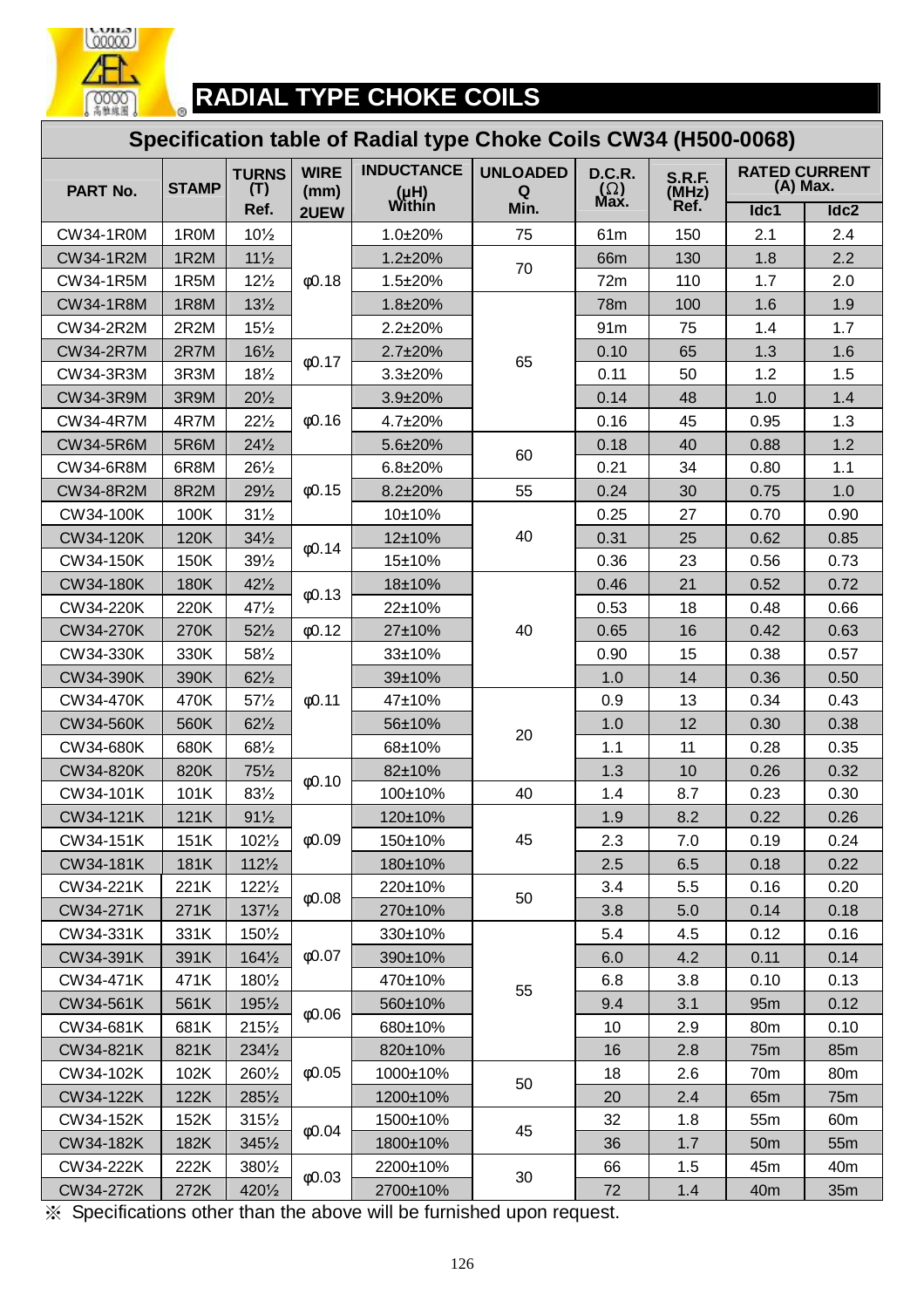

# **RADIAL TYPE CHOKE COILS**

|                                | Specification table of Radial type Choke Coils CW45 (H500-0039) |                                    |                 |                    |                  |                              |                                    |  |  |  |  |
|--------------------------------|-----------------------------------------------------------------|------------------------------------|-----------------|--------------------|------------------|------------------------------|------------------------------------|--|--|--|--|
| PART No.                       | <b>STAMP</b>                                                    | <b>INDUCTANCE</b><br><b>WITHIN</b> | <b>UNLOADED</b> | <b>D.C.R.</b>      |                  | <b>RATED CURRENT</b>         | S.R.F                              |  |  |  |  |
|                                |                                                                 | $(\mu H)$                          | Q<br>Min.       | $(\Omega)$<br>Max. | Idc 1            | (A) Max.<br>Idc <sub>2</sub> | Ref.<br>(MHz)                      |  |  |  |  |
| <b>CW45-1R0M</b>               | 1R0M                                                            | $1.0 + 20%$                        |                 | 30.6 <sub>m</sub>  | 4.4              | $\overline{3.2}$             | $\overline{210}$                   |  |  |  |  |
| <b>CW45-1R2M</b>               | 1R2M                                                            | $1.2 \pm 20\%$                     |                 | 34.2m              | 4.1              | $\overline{3.0}$             | 180                                |  |  |  |  |
| <b>CW45-1R5M</b>               | 1R5M                                                            | $1.5 \pm 20\%$                     |                 | 38.4m              | 3.8              | 2.7                          | 154                                |  |  |  |  |
| <b>CW45-2R2M</b>               | 2R2M                                                            | $2.2 \pm 20\%$                     |                 | 43.6m              | 3.4              | 2.5                          | 125                                |  |  |  |  |
| <b>CW45-2R7M</b>               | 2R7M                                                            | 2.7±20%                            |                 | 47.6m              | 3.0              | 2.4                          | 100                                |  |  |  |  |
| CW45-3R3M                      | 3R3M                                                            | 3.3±20%                            | 20              | 57.6m              | 2.6              | 2.1                          | 63                                 |  |  |  |  |
| <b>CW45-3R9M</b>               | 3R9M                                                            | 3.9±20%                            |                 | 73.5m              | $\overline{2.4}$ | 2.0                          | 58                                 |  |  |  |  |
| <b>CW45-4R7M</b>               | 4R7M                                                            | 4.7±20%                            |                 | 78.7m              | $\overline{2.2}$ | 1.7                          | 48                                 |  |  |  |  |
| <b>CW45-5R6M</b>               | 5R6M                                                            | 5.6±20%                            |                 | 84.5m              | $\overline{2.1}$ | 1.6                          | 40                                 |  |  |  |  |
| <b>CW45-6R8M</b>               | 6R8M                                                            | $6.8 \pm 20\%$                     |                 | 97.0m              | 1.9              | 1.5                          | 35                                 |  |  |  |  |
| <b>CW45-8R2M</b>               | 8R2M                                                            | 8.2±20%                            |                 | 0.11               | 1.7              | 1.4                          | 34                                 |  |  |  |  |
| CW45-100K                      | 100K                                                            | 10±10%                             |                 | 0.13               | 1.6              | 1.3                          | $\overline{31}$                    |  |  |  |  |
|                                |                                                                 |                                    | 35              |                    |                  |                              |                                    |  |  |  |  |
| CW45-120K<br><b>CW45-150K</b>  | 120K                                                            | 12±10%                             |                 | 0.14               | 1.4              | 1.2<br>1.1                   | 26<br>$\overline{25}$              |  |  |  |  |
|                                | 150K                                                            | 15±10%                             |                 | 0.18               | 1.3              |                              |                                    |  |  |  |  |
| <b>CW45-180K</b>               | 180K                                                            | 18±10%                             | 29              | 0.19               | 1.2              | 1.0                          | $\overline{23}$<br>$\overline{21}$ |  |  |  |  |
| <b>CW45-220K</b>               | 220K                                                            | 22±10%                             |                 | 0.21               | 1.1              | 0.92                         |                                    |  |  |  |  |
| <b>CW45-270K</b>               | 270K                                                            | 27±10%                             |                 | 0.30               | 0.98             | 0.80                         | $\overline{18}$                    |  |  |  |  |
| <b>CW45-330K</b>               | 330K                                                            | 33±10%                             |                 | 0.35               | 0.88             | 0.76                         | 16                                 |  |  |  |  |
| CW45-390K                      | 390K                                                            | 39±10%                             | 25              | 0.41               | 0.80             | 0.72                         | 14                                 |  |  |  |  |
| <b>CW45-470K</b>               | 470K                                                            | 47±10%                             |                 | 0.46               | 0.74             | 0.64                         | 13                                 |  |  |  |  |
| <b>CW45-560K</b>               | 560K                                                            | 56±10%                             |                 | 0.58               | 0.65             | 0.58                         | $\overline{11}$                    |  |  |  |  |
| CW45-680K                      | 680K                                                            | 68±10%                             | 23              | 0.64               | 0.60             | 0.52                         | 10                                 |  |  |  |  |
| $\overline{\text{CW45-82}}$ OK | 820K                                                            | 82±10%                             |                 | 0.78               | 0.56             | 0.48                         | 9.60                               |  |  |  |  |
| <b>CW45-101K</b>               | 101K                                                            | 100±10%                            |                 | 0.90               | 0.50             | 0.46                         | 8.67                               |  |  |  |  |
| <b>CW45-121K</b>               | 121K                                                            | 120±10%                            | 33              | 1.15               | 0.45             | 0.42                         | 7.65                               |  |  |  |  |
| <b>CW45-151K</b>               | 151K                                                            | 150±10%                            |                 | 1.22               | 0.42             | 0.38                         | 7.10                               |  |  |  |  |
| CW45-181K                      | 181K                                                            | 180±10%                            |                 | 1.56               | 0.38             | 0.34                         | 6.83                               |  |  |  |  |
| CW45-221K                      | 221K                                                            | 220±10%                            | 50              | 2.04               | 0.34             | 0.28                         | 6.07                               |  |  |  |  |
| <b>CW45-271K</b>               | 271K                                                            | 270±10%                            |                 | 2.65               | 0.30             | 0.24                         | 5.03                               |  |  |  |  |
| CW45-331K                      | 331K                                                            | 330±10%                            |                 | 3.48               | 0.27             | 0.22                         | 4.58                               |  |  |  |  |
| CW45-391K                      | 391K                                                            | 390±10%                            |                 | 3.84               | 0.25             | 0.19                         | 4.32                               |  |  |  |  |
| CW45-471K                      | 471K                                                            | 470±10%                            | 65              | 5.05               | 0.23             | 0.18                         | 3.68                               |  |  |  |  |
| <b>CW45-561K</b>               | 561K                                                            | 560±10%                            |                 | 5.64               | 0.22             | 0.17                         | 3.37                               |  |  |  |  |
| CW45-681K                      | 681K                                                            | 680±10%                            |                 | 6.24               | 0.19             | 0.15                         | 3.13                               |  |  |  |  |
| CW45-821K                      | 821K                                                            | 820±10%                            |                 | 9.24               | 0.18             | 0.14                         | 2.85                               |  |  |  |  |
| CW45-102K                      | 102K                                                            | 1000±10%                           |                 | 10.6               | 0.16             | 0.12                         | 2.55                               |  |  |  |  |
| <b>CW45-122K</b>               | 122K                                                            | 1200±10%                           |                 | 11.8               | 0.14             | 0.11                         | 2.25                               |  |  |  |  |
| CW45-152K                      | 152K                                                            | 1500±10%                           |                 | 16.6               | 0.13             | 0.10                         | 2.09                               |  |  |  |  |
| CW45-182K                      | 182K                                                            | 1800±10%                           | 72              | 18.6               | 0.12             | 90 <sub>m</sub>              | 1.95                               |  |  |  |  |
| CW45-222K                      | 222K                                                            | 2200±10%                           |                 | 21.4               | 0.11             | 80m                          | 1.81                               |  |  |  |  |
| CW45-272K                      | 272K                                                            | 2700±10%                           |                 | 31.2               | 0.10             | 70 <sub>m</sub>              | 1.49                               |  |  |  |  |
| CW45-332K                      | 332K                                                            | 3300±10%                           |                 | 36.0               | 90 <sub>m</sub>  | 65m                          | 1.40                               |  |  |  |  |
| CW45-392K                      | 392K                                                            | 3900±10%                           |                 | 39.7               | 80m              | 60 <sub>m</sub>              | 1.30                               |  |  |  |  |
| CW45-472K                      | 472K                                                            | 4700±10%                           |                 | 61.2               | <b>75m</b>       | 55m                          | 1.05                               |  |  |  |  |
| CW45-562K                      | 562K                                                            | 5600±10%                           | 65              | 68.4               | 65m              | 50 <sub>m</sub>              | 0.98                               |  |  |  |  |
| CW45-682K                      | 682K                                                            | 6800±10%                           |                 | 78.1               | 60 <sub>m</sub>  | 45m                          | 0.93                               |  |  |  |  |
| CW45-822K                      | 822K                                                            | 8200±10%                           |                 | 89.5               | 55m              | 40m                          | 0.86                               |  |  |  |  |
| CW45-103K                      | 103K                                                            | 10000±10%                          | 33              | 100                | 50 <sub>m</sub>  | 35m                          | 0.80                               |  |  |  |  |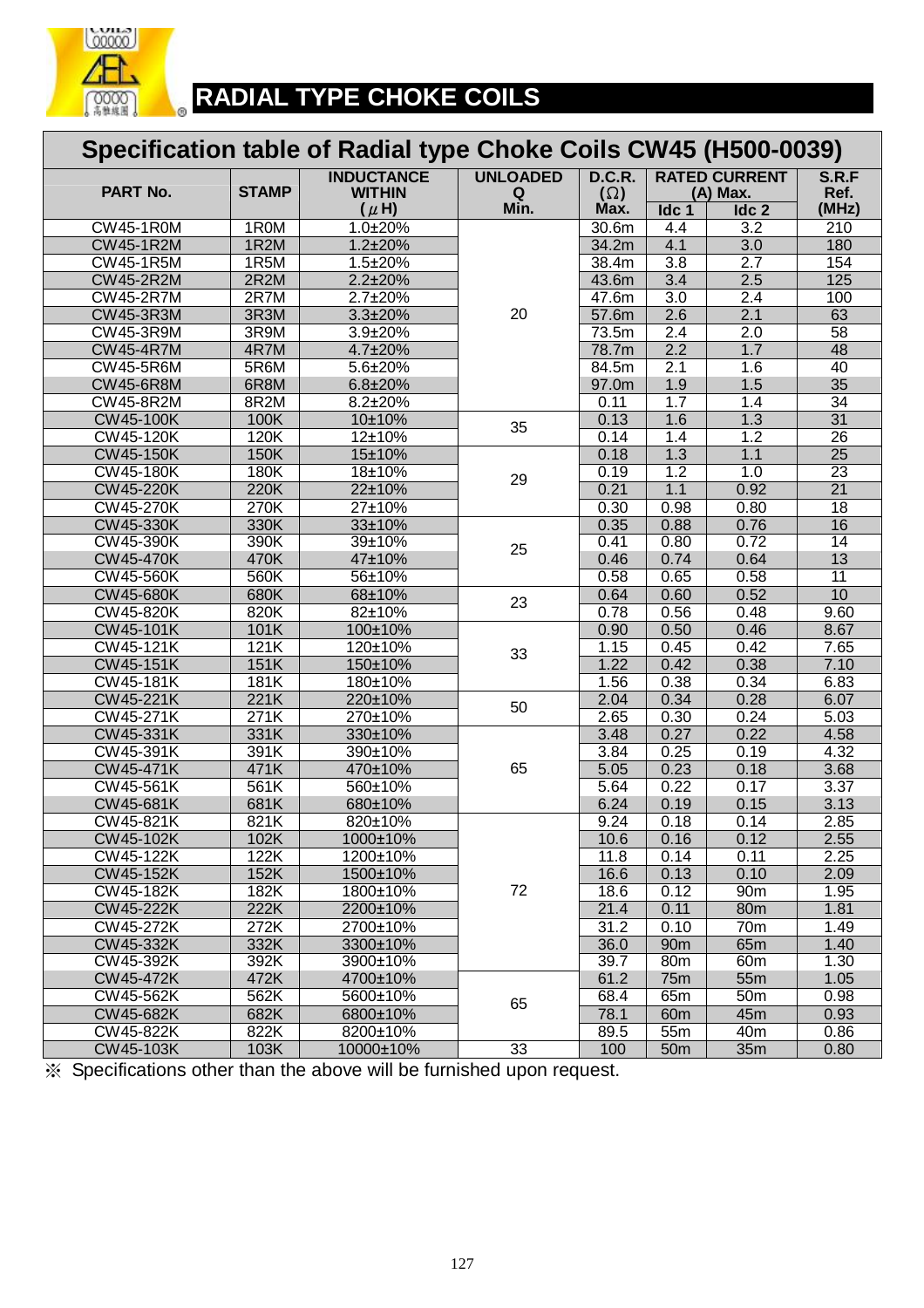

 $\bullet$ 

# **RADIAL TYPE CHOKE COILS**

| Specification table of Radial type Choke Coils CW57 (H500-0038) |              |                                                 |                              |                              |                                                               |                  |                        |  |  |  |
|-----------------------------------------------------------------|--------------|-------------------------------------------------|------------------------------|------------------------------|---------------------------------------------------------------|------------------|------------------------|--|--|--|
| PART No.                                                        | <b>STAMP</b> | <b>INDUCTANCE</b><br>$(\mu H)$<br><b>WITHIN</b> | <b>UNLOADED</b><br>Q<br>Min. | D.C.R.<br>Max.<br>$(\Omega)$ | <b>RATED</b><br><b>CURRENT</b><br>Max.(A)<br>Idc <sub>1</sub> | Idc <sub>2</sub> | S.R.F<br>Ref.<br>(MHz) |  |  |  |
| <b>CW57-1R0M</b>                                                | 1R0M         | $1.0 \pm 20\%$                                  | 85                           | 13.0 <sub>m</sub>            | $\overline{5.6}$                                              | 6.5              | 180                    |  |  |  |
| <b>CW57-1R2M</b>                                                | 1R2M         | $1.2 \pm 20\%$                                  | 95                           | 15.0m                        | 4.8                                                           | 5.0              | 160                    |  |  |  |
| <b>CW57-1R5M</b>                                                | 1R5M         | $1.5 \pm 20\%$                                  | 110                          | 16.5m                        | $\overline{4.2}$                                              | 4.5              | 140                    |  |  |  |
| <b>CW57-1R8M</b>                                                | 1R8M         | 1.8±20%                                         |                              | 18.5m                        | 3.8                                                           | 4.0              | 120                    |  |  |  |
| <b>CW57-2R2M</b>                                                | 2R2M         | 2.2±20%                                         | 100                          | 20.5m                        | 3.4                                                           | $\overline{3.6}$ | 95                     |  |  |  |
| <b>CW57-2R7M</b>                                                | 2R7M         | 2.7±20%                                         |                              | 24.5m                        | 3.2                                                           | $\overline{3.4}$ | 80                     |  |  |  |
| <b>CW57-3R3M</b>                                                | 3R3M         | 3.3±20%                                         | 90                           | 26.5m                        | 3.0                                                           | $\overline{3.2}$ | 70                     |  |  |  |
| <b>CW57-3R9M</b>                                                | 3R9M         | 3.9±20%                                         |                              | 30.5m                        | 2.6                                                           | $\overline{3.0}$ | 45                     |  |  |  |
| <b>CW57-4R7M</b>                                                | 4R7M         | 4.7±20%                                         |                              | 36.5m                        | 2.3                                                           | 2.8              | 40                     |  |  |  |
| <b>CW57-5R6M</b>                                                | 5R6M         | 5.6±20%                                         |                              | 41.5m                        | 2.1                                                           | 2.6              | 33                     |  |  |  |
| <b>CW57-6R8M</b>                                                | 6R8M         | $6.8 + 20%$                                     | 85                           | 48.5m                        | 1.9                                                           | $\overline{2.4}$ | $\overline{30}$        |  |  |  |
| <b>CW57-8R2M</b>                                                | 8R2M         | 8.2±20%                                         |                              | 60.0m                        | 1.8                                                           | 2.2              | 28                     |  |  |  |
| <b>CW57-100K</b>                                                | 100K         | 10±10%                                          | 65                           | 65.0m                        | $1.\overline{7}$                                              | 2.0              | $\overline{25}$        |  |  |  |
| <b>CW57-120K</b>                                                | 120K         | 12±10%                                          |                              | 81.5m                        | 1.5                                                           | 1.8              | $\overline{22}$        |  |  |  |
| <b>CW57-150K</b>                                                | 150K         | 15±10%                                          |                              | 97.5m                        | $\overline{1.3}$                                              | 1.6              | $\overline{20}$        |  |  |  |
| <b>CW57-180K</b>                                                | 180K         | 18±10%                                          | 60                           | 0.11                         | 1.2                                                           | 1.5              | 17                     |  |  |  |
| <b>CW57-220K</b>                                                | 220K         | 22±10%                                          |                              | 0.13                         | 1.0                                                           | 1.4              | 15                     |  |  |  |
| <b>CW57-270K</b>                                                | 270K         | 27±10%                                          |                              | 0.15                         | 0.95                                                          | 1.2              | 14                     |  |  |  |
| <b>CW57-330K</b>                                                | 330K         | 33±10%                                          | 45                           | 0.16                         | 0.88                                                          | 1.0              | $\overline{12}$        |  |  |  |
| <b>CW57-390K</b><br><b>CW57-470K</b>                            | 390K<br>470K | 39±10%<br>47±10%                                |                              | 0.21<br>0.25                 | 0.80<br>0.75                                                  | 0.95             | 11<br>10               |  |  |  |
|                                                                 | 560K         |                                                 |                              | 0.33                         | 0.70                                                          | 0.85             |                        |  |  |  |
| <b>CW57-560K</b><br><b>CW57-680K</b>                            | 680K         | 56±10%<br>68±10%                                | 40                           | 0.41                         | 0.62                                                          | 0.75<br>0.62     | 9.0<br>7.5             |  |  |  |
| <b>CW57-820K</b>                                                | 820K         | 82±10%                                          | 30                           | 0.46                         | 0.58                                                          | 0.55             | 6.8                    |  |  |  |
| <b>CW57-101K</b>                                                | 101K         | 100±10%                                         |                              | 0.38                         | 0.40                                                          | 0.82             | 6.5                    |  |  |  |
| <b>CW57-121K</b>                                                | 121K         | 120±10%                                         |                              | 0.43                         | 0.38                                                          | 0.80             | 6.2                    |  |  |  |
| <b>CW57-151K</b>                                                | 151K         | 150±10%                                         | 20                           | 0.55                         | 0.33                                                          | 0.66             | 5.4                    |  |  |  |
| <b>CW57-181K</b>                                                | <b>181K</b>  | 180±10%                                         |                              | 0.63                         | 0.31                                                          | 0.60             | 5.2                    |  |  |  |
| <b>CW57-221K</b>                                                | 221K         | 220±10%                                         |                              | 0.73                         | 0.28                                                          | 0.57             | $\overline{4.7}$       |  |  |  |
| <b>CW57-271K</b>                                                | 271K         | 270±10%                                         | 15                           | 0.88                         | 0.26                                                          | 0.54             | 4.3                    |  |  |  |
| <b>CW57-331K</b>                                                | 331K         | 330±10%                                         |                              | 1.10                         | 0.22                                                          | 0.50             | 4.0                    |  |  |  |
| <b>CW57-391K</b>                                                | 391K         | 390±10%                                         |                              | 1.4                          | 0.20                                                          | 0.40             | $\overline{3.5}$       |  |  |  |
| <b>CW57-471K</b>                                                | 471K         | 470±10%                                         |                              | 1.7                          | 0.18                                                          | 0.36             | $\overline{3.1}$       |  |  |  |
| <b>CW57-561K</b>                                                | 561K         | 560±10%                                         | 25                           | $\overline{2.0}$             | 0.17                                                          | 0.34             | $\overline{2.6}$       |  |  |  |
| <b>CW57-681K</b>                                                | 681K         | 680±10%                                         |                              | 2.3                          | 0.15                                                          | 0.32             | 2.4                    |  |  |  |
| CW57-821K                                                       | 821K         | 820±10%                                         |                              | 2.6                          | 0.14                                                          | 0.30             | $2.2\,$                |  |  |  |
| CW57-102K                                                       | 102K         | 1000±10%                                        | 60                           | 3.2                          | 0.13                                                          | 0.26             | 2.2                    |  |  |  |
| <b>CW57-122K</b>                                                | 122K         | 1200±10%                                        | 70                           | 4.2                          | 0.12                                                          | 0.23             | 1.9                    |  |  |  |
| CW57-152K                                                       | 152K         | 1500±10%                                        |                              | $\overline{5.2}$             | 0.11                                                          | 0.20             | 1.7                    |  |  |  |
| <b>CW57-182K</b>                                                | 182K         | 1800±10%                                        |                              | 6.8                          | 0.10                                                          | 0.17             | 1.6                    |  |  |  |
| <b>CW57-222K</b><br><b>CW57-272K</b>                            | 222K<br>272K | 2200±10%                                        |                              | 7.9                          | 90 <sub>m</sub>                                               | 0.16             | 1.5<br>1.3             |  |  |  |
| CW57-332K                                                       | 332K         | 2700±10%<br>3300±10%                            | 90                           | 9.8<br>12                    | 80m<br>70m                                                    | 0.14<br>0.13     | 1.2                    |  |  |  |
| CW57-392K                                                       | 392K         | 3900±10%                                        |                              | 15                           | 65m                                                           | 0.12             | 1.1                    |  |  |  |
| CW57-472K                                                       | 472K         | 4700±10%                                        |                              | 17                           | 55m                                                           | 0.11             | 1.0                    |  |  |  |
| <b>CW57-562K</b>                                                | 562K         | 5600±10%                                        | $\overline{70}$              | $\overline{22}$              | 52m                                                           | 0.10             | 0.82                   |  |  |  |
| CW57-682K                                                       | 682K         | 6800±10%                                        |                              | $\overline{25}$              | 48m                                                           | 90 <sub>m</sub>  | 0.76                   |  |  |  |
| <b>CW57-822K</b>                                                | 822K         | 8200±10%                                        | 65                           | 29                           | 44m                                                           | 88m              | 0.71                   |  |  |  |
| <b>CW57-103K</b>                                                | 103K         | 10000±10%                                       |                              | $\overline{33}$              | 40 <sub>m</sub>                                               | 83m              | 0.65                   |  |  |  |
| <b>CW57-123K</b>                                                | 123K         | 12000±10%                                       | 70                           | 44                           | 36m                                                           | 70 <sub>m</sub>  | 0.55                   |  |  |  |
| <b>CW57-153K</b>                                                | 153K         | 15000±10%                                       |                              | 52                           | 32m                                                           | 66m              | 0.51                   |  |  |  |
| <b>CW57-183K</b>                                                | 183K         | 18000±10%                                       |                              | 69                           | 28m                                                           | 55m              | 0.44                   |  |  |  |
| CW57-223K                                                       | 223K         | 22000±10%                                       | 65                           | 80                           | 26m                                                           | 52m              | 0.40                   |  |  |  |
| <b>CW57-273K</b>                                                | 273K         | 27000±10%                                       | 70                           | 94                           | 22m                                                           | 48m              | 0.37                   |  |  |  |
| CW57-333K                                                       | 333K         | 33000±10%                                       |                              | 138                          | 20m                                                           | 40 <sub>m</sub>  | 0.36                   |  |  |  |
| CW57-393K                                                       | 393K         | 39000±10%                                       | 60                           | 156                          | <b>18m</b>                                                    | 35m              | 0.34                   |  |  |  |
| <b>CW57-473K</b>                                                | 473K         | 47000±10%                                       |                              | 178                          | 16m                                                           | 30 <sub>m</sub>  | 0.31                   |  |  |  |
|                                                                 |              |                                                 |                              |                              |                                                               |                  |                        |  |  |  |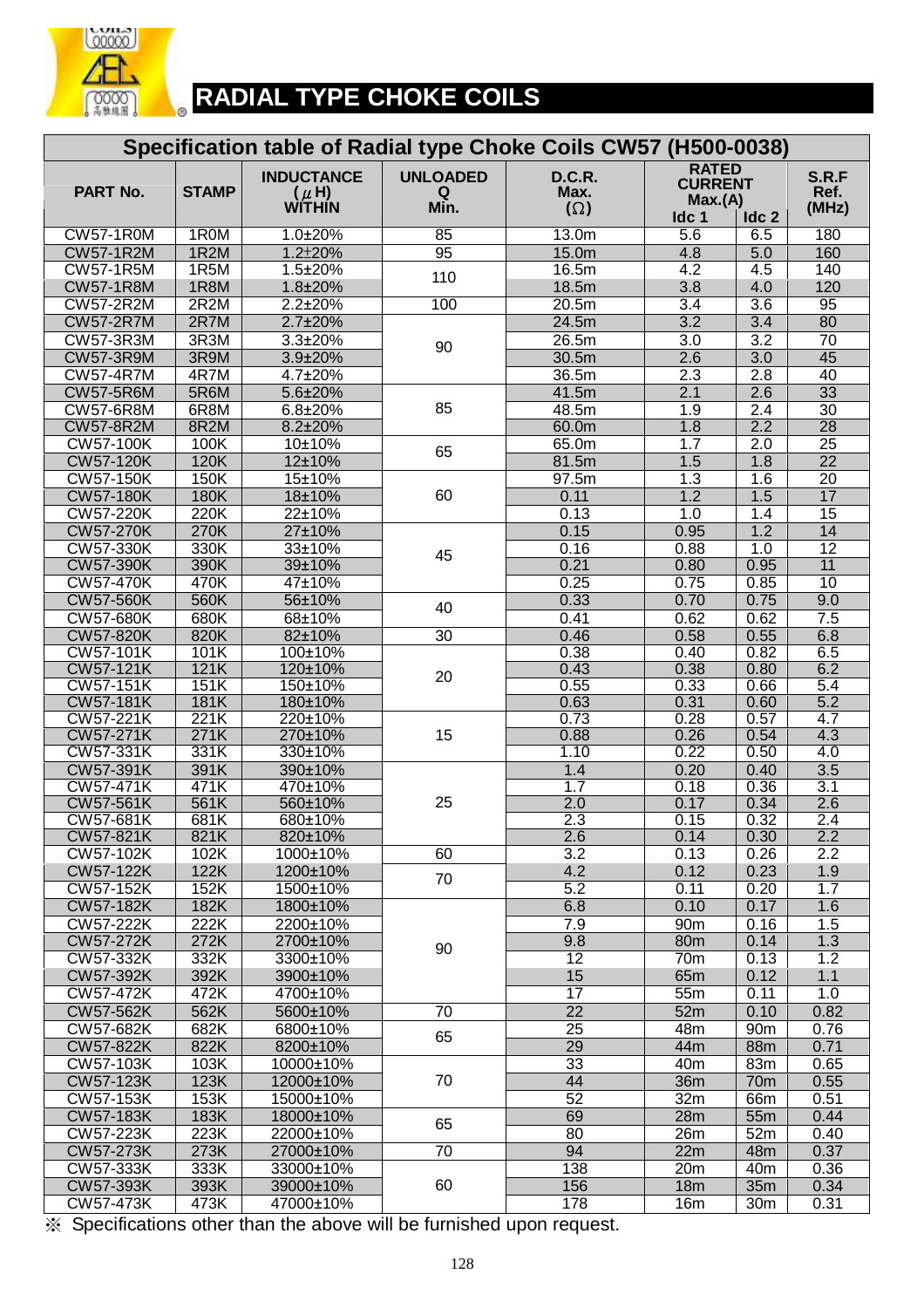

 $\circ$ 

# **RADIAL TYPE CHOKE COILS**

|                  |              | Specification table of Radial type Choke Coils CW65 (H500-0042) |                              |                              |                 |                                                    |                        |
|------------------|--------------|-----------------------------------------------------------------|------------------------------|------------------------------|-----------------|----------------------------------------------------|------------------------|
| PART No.         | <b>STAMP</b> | <b>INDUCTANCE</b><br>$(\mu H)$<br>WITHIN                        | <b>UNLOADED</b><br>Q<br>Min. | D.C.R.<br>Max.<br>$(\Omega)$ | Idc 1           | <b>RATED</b><br><b>CURRENT</b><br>Max.(A)<br>Idc 2 | S.R.F<br>Ref.<br>(MHz) |
| CW65-1R2M        | 1R2M         | 1.2±20%                                                         |                              | 15.0m                        | 5.3             | 5.0                                                | 125                    |
| <b>CW65-1R5M</b> | 1R5M         | 1.5±20%                                                         |                              | 17.8m                        | 4.9             | 4.3                                                | 95                     |
| CW65-2R2M        | 2R2M         | $2.2 \pm 20\%$                                                  |                              | 20.8m                        | 4.5             | 4.0                                                | 90                     |
| <b>CW65-2R7M</b> | 2R7M         | 2.7±20%                                                         |                              | 23.7m                        | 4.0             | 3.8                                                | 75                     |
| CW65-3R3M        | 3R3M         | 3.3±20%                                                         |                              | 30.0m                        | 3.5             | 3.4                                                | 69                     |
| <b>CW65-3R9M</b> | 3R9M         | 3.9±20%                                                         | 20                           | 32.0m                        | 3.3             | 3.1                                                | 61                     |
| <b>CW65-4R7M</b> | 4R7M         | 4.7±20%                                                         |                              | 34.2m                        | 3.0             | 2.6                                                | 53                     |
| <b>CW65-5R6M</b> | 5R6M         | 5.6±20%                                                         |                              | 44.5m                        | 2.7             | 2.6                                                | 32                     |
| <b>CW65-6R8M</b> | 6R8M         | $6.8 + 20%$                                                     |                              | 48.0m                        | 2.5             | 2.5                                                | 44                     |
| <b>CW65-8R2M</b> | 8R2M         | 8.2±20%                                                         |                              | 60.2m                        | 2.2             | 2.3                                                | 39                     |
| CW65-100K        | 100K         | 10±10%                                                          |                              | 73.5m                        | 2.0             | 2.0                                                | $\overline{33}$        |
| CW65-120K        | 120K         | 12±10%                                                          | 26                           | 83.2m                        | 1.9             | 1.7                                                | 32                     |
| CW65-150K        | 150K         | 15±10%                                                          |                              | 0.11                         | 1.7             | 1.7                                                | 27                     |
| <b>CW65-180K</b> | 180K         | 18±10%                                                          |                              | 0.13                         | 1.5             | 1.5                                                | 24                     |
| CW65-220K        | 220K         | 22±10%                                                          |                              | 0.15                         | 1.4             | 1.4                                                | 22                     |
| <b>CW65-270K</b> | 270K         | 27±10%                                                          | 23                           | 0.18                         | 1.2             | 1.3                                                | 20                     |
| CW65-330K        | 330K         | 33±10%                                                          |                              | 0.23                         | 1.1             | 1.1                                                | 17                     |
| CW65-390K        | 390K         | 39±10%                                                          |                              | 0.26                         | 1.0             | 1.0                                                | 16                     |
| CW65-470K        | 470K         | 47±10%                                                          |                              | 0.30                         | 0.95            | 0.96                                               | 15                     |
| <b>CW65-560K</b> | 560K         | 56±10%                                                          |                              | 0.35                         | 0.85            | 0.90                                               | 13                     |
| CW65-680K        | 680K         | 68±10%                                                          |                              | 0.41                         | 0.80            | 0.78                                               | $\overline{12}$        |
| CW65-820K        | 820K         | 82±10%                                                          | 18                           | 0.55                         | 0.72            | 0.68                                               | 11                     |
| CW65-101K        | 101K         | 100±10%                                                         |                              | 0.63                         | 0.65            | 0.63                                               | 10                     |
| CW65-121K        | 121K         | 120±10%                                                         |                              | 0.75                         | 0.60            | 0.58                                               | 9.1                    |
| CW65-151K        | 151K         | 150±10%                                                         |                              | 0.90                         | 0.54            | 0.53                                               | 8.2                    |
| CW65-181K        | 181K         | 180±10%                                                         |                              | 1.1                          | 0.48            | 0.48                                               | 6.7                    |
| CW65-221K        | 221K         | 220±10%                                                         | 20                           | 1.2                          | 0.44            | 0.44                                               | 6.2                    |
| CW65-271K        | 271K         | 270±10%                                                         |                              | 1.6                          | 0.40            | 0.39                                               | 6.0                    |
| CW65-331K        | 331K         | 330±10%                                                         |                              | 2.0                          | 0.36            | 0.35                                               | 5.2                    |
| CW65-391K        | 391K         | 390±10%                                                         | 23                           | 2.2                          | 0.34            | 0.34                                               | 4.8                    |
| CW65-471K        | 471K         | 470±10%                                                         |                              | 2.8                          | 0.30            | 0.30                                               | 4.9                    |
| CW65-561K        | 561K         | 560±10%                                                         |                              | 3.6                          | 0.28            | 0.26                                               | 4.2                    |
| CW65-681K        | 681K         | 680±10%                                                         | 36                           | 4.3                          | 0.26            | 0.24                                               | 3.7                    |
| CW65-821K        | 821K         | 820±10%                                                         |                              | 4.9                          | 0.23            | 0.22                                               | 3.4                    |
| CW65-102K        | 102K         | 1000±10%                                                        |                              | 6.5                          | 0.21            | 0.19                                               | 3.0                    |
| CW65-122K        | 122K         | 1200±10%                                                        |                              | 7.3                          | 0.19            | 0.18                                               | 2.8                    |
| CW65-152K        | 152K         | 1500±10%                                                        |                              | 9.8                          | 0.18            | 0.15                                               | 2.4                    |
| CW65-182K        | 182K         | 1800±10%                                                        |                              | 11                           | 0.15            | 0.14                                               | 2.2                    |
| CW65-222K        | 222K         | 2200±10%                                                        |                              | 13                           | 0.14            | 0.13                                               | 2.0                    |
| CW65-272K        | 272K         | 2700±10%                                                        | 78                           | 18                           | 0.12            | 0.11                                               | 1.8                    |
| CW65-332K        | 332K         | 3300±10%                                                        |                              | 20                           | 0.11            | 0.10                                               | 1.6                    |
| CW65-392K        | 392K         | 3900±10%                                                        |                              | 27                           | 0.10            | 90m                                                | 1.4                    |
| CW65-472K        | 472K         | 4700±10%                                                        |                              | 30                           | 90 <sub>m</sub> | 80m                                                | 1.3                    |
| <b>CW65-562K</b> | 562K         | 5600±10%                                                        |                              | 35                           | 85m             | <b>75m</b>                                         | 1.2                    |
| CW65-682K        | 682K         | 6800±10%                                                        |                              | 40                           | 80m             | 70 <sub>m</sub>                                    | 1.1                    |
| CW65-822K        | 822K         | 8200±10%                                                        |                              | 61                           | 70 <sub>m</sub> | 60 <sub>m</sub>                                    | 0.99                   |
| CW65-103K        | 103K         | 10000±10%                                                       |                              | 69                           | 65m             | 55m                                                | 0.92                   |
| CW65-123K        | 123K         | 12000±10%                                                       | 46                           | 80                           | 55m             | 50 <sub>m</sub>                                    | 0.85                   |
| CW65-153K        | 153K         | 15000±10%                                                       |                              | 92                           | 50 <sub>m</sub> | 45m                                                | 0.78                   |

※ Specifications other than the above will be furnished upon request.

※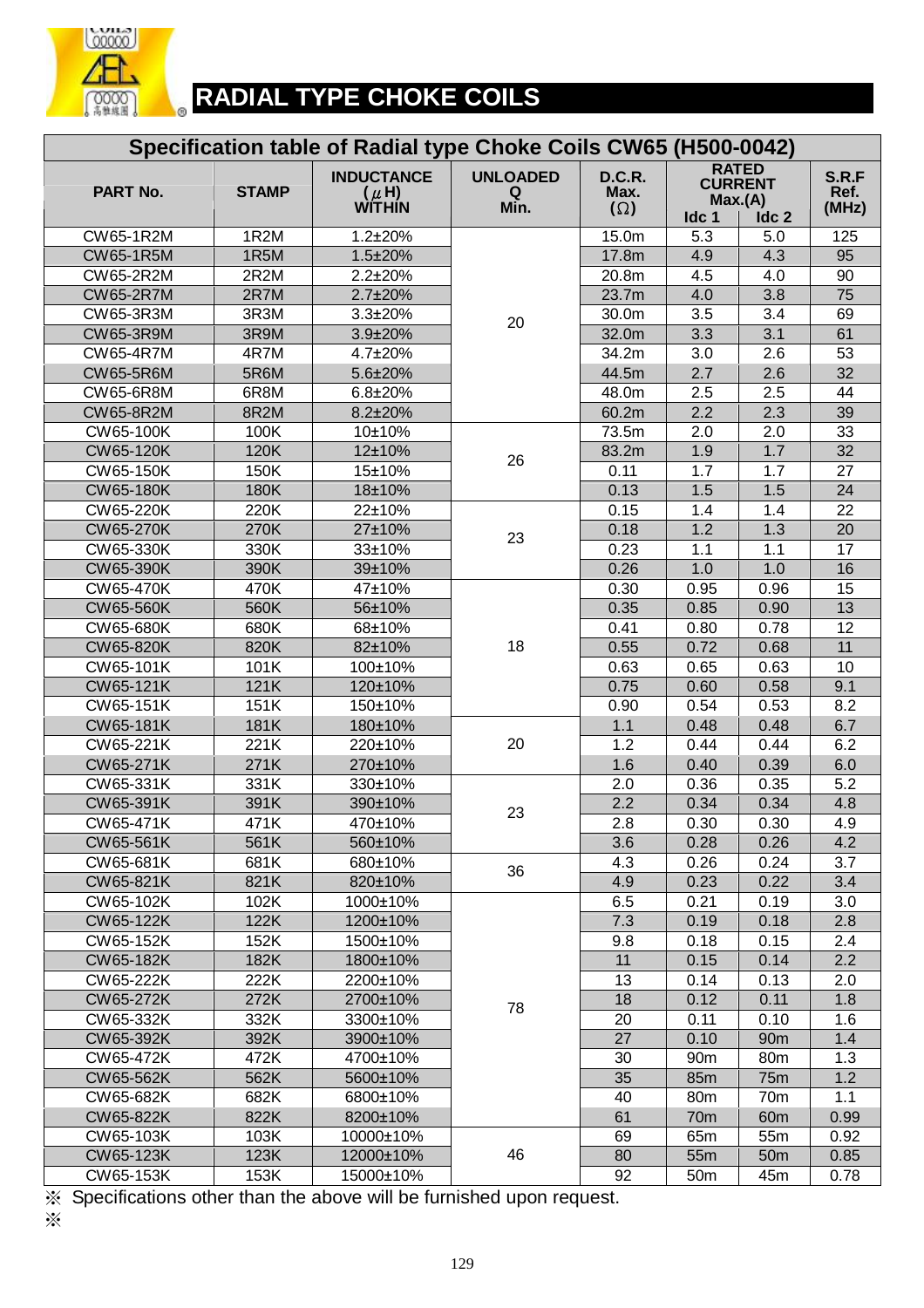

## **Specification table of Radial type Choke Coils CW68 (H500-0034)**

| <b>INDUCTANCE</b>             |              | <b>UNLOADED</b>     | D.C.R.<br><b>RATED CURRENT</b> |                |                  |                  |                      |
|-------------------------------|--------------|---------------------|--------------------------------|----------------|------------------|------------------|----------------------|
| PART No.                      | <b>STAMP</b> | $(\mu H)$           | Q                              | $(\Omega)$     | (A) Max.         |                  | S.R.F. Ref.<br>(MHz) |
|                               |              | <b>WITHIN</b>       | Min.                           | Max.           | Idc 1            | Idc <sub>2</sub> |                      |
| <b>CW68-1R0M</b>              | 1R0M         | 1.0±20%             |                                | 8.6m           | 6.2              | 7.3              | 188                  |
| <b>CW68-1R2M</b>              | 1R2M         | $1.2 \pm 20\%$      |                                | 10.0m          | 5.2              | 6.6              | 172                  |
| CW68-1R5M                     | 1R5M         | 1.5±20%             |                                | 13.2m          | 4.8              | $\overline{5.7}$ | 145                  |
| <b>CW68-2R2M</b>              | 2R2M         | 2.2±20%             |                                | 14.7m          | 4.1              | 5.7              | 115                  |
| <b>CW68-2R7M</b>              | 2R7M         | 2.7±20%             |                                | 16.5m          | 3.8              | 5.0              | 98                   |
| CW68-3R3M                     | 3R3M         | 3.3±20%             | 15                             | 18.5m          | 3.5              | 4.9              | 78                   |
| CW68-3R9M                     | 3R9M         | 3.9±20%             |                                | 20.0m          | $\overline{3.2}$ | 4.5              | 60                   |
| <b>CW68-4R7M</b>              | 4R7M         | 4.7±20%             |                                | 21.7m          | 2.9              | 4.0              | 47                   |
| <b>CW68-5R6M</b>              | 5R6M         | 5.6±20%             |                                | 25.0m          | 2.5              | $\overline{3.7}$ | 32                   |
| <b>CW68-6R8M</b>              | 6R8M         | 6.8±20%             |                                | 32.2m          | 2.3              | 3.2              | 30                   |
| CW68-8R2M                     | 8R2M         | 8.2±20%             |                                | 37.7m          | 2.1              | 3.0              | 26                   |
| <b>CW68-100K</b><br>CW68-120K | 100K<br>120K | 10±10%<br>12±10%    | 50                             | 40.7m<br>46.0m | 2.0<br>1.7       | 2.9<br>2.6       | 25<br>23             |
| <b>CW68-150K</b>              | 150K         | 15±10%              |                                | 53.0m          | 1.6              | 2.5              | 20                   |
| CW68-180K                     | 180K         | 18±10%              |                                | 58.2m          | 1.4              | 2.4              | 18                   |
| <b>CW68-220K</b>              | 220K         | 22±10%              |                                | 66.7m          | 1.3              | 2.2              | 17                   |
| CW68-270K                     | 270K         | 27±10%              | 40                             | 77.0m          | $\overline{1.2}$ | $\overline{2.1}$ | $\overline{15}$      |
| CW68-330K                     | 330K         | 33±10%              |                                | 0.10           | 1.0              | 1.8              | 13                   |
| CW68-390K                     | 390K         | 39±10%              |                                | 0.11           | 0.96             | 1.6              | 12                   |
| <b>CW68-470K</b>              | 470K         | 47±10%              | 35                             | 0.14           | 0.88             | 1.4              | 11                   |
| CW68-560K                     | 560K         | 56±10%              |                                | 0.16           | 0.80             | 1.3              | 9.6                  |
| <b>CW68-680K</b>              | 680K         | 68±10%              |                                | 0.20           | 0.77             | 1.2              | 8.5                  |
| CW68-820K                     | 820K         | 82±10%              | 30                             | 0.23           | 0.70             | 1.1              | 7.7                  |
| CW68-101K                     | 101K         | 100±10%             |                                | 0.26           | 0.64             | 1.0              | 7.1                  |
| CW68-121K                     | 121K         | 120±10%             |                                | 0.30           | 0.58             | 0.95             | 6.6                  |
| CW68-151K                     | 151K         | 150±10%             | 20                             | 0.38           | 0.53             | 0.90             | 6.0                  |
| <b>CW68-181K</b>              | 181K         | 180±10%             |                                | 0.48           | 0.48             | 0.80             | $\overline{5.4}$     |
| CW68-221K                     | 221K         | 220±10%             |                                | 0.60           | 0.43             | 0.70             | 4.8                  |
| CW68-271K                     | 271K         | 270±10%             | 25                             | 0.76           | 0.39             | 0.65             | 4.0                  |
| CW68-331K                     | 331K         | 330±10%             |                                | 0.88           | 0.35             | 0.60             | 3.7                  |
| CW68-391K                     | 391K         | 390±10%             | $\overline{25}$                | 1.1            | 0.33             | 0.50             | 3.4                  |
| CW68-471K                     | 471K         | 470±10%             |                                | 1.2            | 0.30             | 0.46             | 3.2                  |
| CW68-561K                     | 561K         | 560±10%             | 20                             | 1.4            | 0.27             | 0.43             | 3.0                  |
| CW68-681K<br>CW68-821K        | 681K<br>821K | 680±10%             |                                | 1.8            | 0.24<br>0.22     | 0.37             | 2.6                  |
| CW68-102K                     | 102K         | 820±10%<br>1000±10% | $\overline{55}$                | 2.0<br>2.52    | 0.20             | 0.33<br>0.32     | 2.3<br>2.1           |
| CW68-122K                     | 122K         | 1200±10%            | 65                             | 3.0            | 0.18             | 0.28             | 1.9                  |
| CW68-152K                     | 152K         | 1500±10%            | 60                             | 3.1            | 0.17             | 0.26             | 1.7                  |
| CW68-182K                     | 182K         | 1800±10%            | 65                             | 4.5            | 0.15             | 0.22             | 1.6                  |
| CW68-222K                     | 222K         | 2200±10%            | 60                             | 6.0            | 0.14             | 0.21             | 1.5                  |
| CW68-272K                     | 272K         | 2700±10%            | 65                             | 6.5            | 0.12             | 0.20             | 1.3                  |
| CW68-332K                     | 332K         | 3300±10%            | $\overline{70}$                | 8.4            | 0.11             | 0.18             | 1.2                  |
| CW68-392K                     | 392K         | 3900±10%            | 90                             | 11             | 0.10             | 0.15             | 1.1                  |
| CW68-472K                     | 472K         | 4700±10%            |                                | 13             | 95m              | 0.14             | 1.0                  |
| CW68-562K                     | 562K         | 5600±10%            | 80                             | 15             | 85m              | 0.13             | 0.87                 |
| CW68-682K                     | 682K         | 6800±10%            |                                | 17             | 80 <sub>m</sub>  | 0.12             | 0.82                 |
| CW68-822K                     | 822K         | 8200±10%            |                                | 23             | 70m              | 0.10             | 0.77                 |
| CW68-103K                     | 103K         | 10000±10%           |                                | 30             | 60 <sub>m</sub>  | 90 <sub>m</sub>  | 0.60                 |
| CW68-123K                     | 123K         | 12000±10%           |                                | 33             | 55m              | 80 <sub>m</sub>  | 0.57                 |
| CW68-153K                     | 153K         | 15000±10%           |                                | 39             | 50 <sub>m</sub>  | 75m              | 0.53                 |
| CW68-183K                     | 183K         | 18000±10%           | 85                             | 53             | 45m              | 65m              | 0.47                 |
| CW68-223K                     | 223K         | 22000±10%           |                                | 61             | 40 <sub>m</sub>  | 60 <sub>m</sub>  | 0.44                 |
| CW68-273K                     | 273K         | 27000±10%           |                                | 82             | 35m              | 55m              | 0.36                 |
| <b>CW68-333K</b>              | 333K         | 33000±10%           |                                | 93             | 30m              | 50 <sub>m</sub>  | 0.33                 |
| CW68-393K                     | 393K         | 39000±10%           |                                | 105            | 25m              | 45m              | 0.32                 |
| CW68-473K                     | 473K         | 47000±10%           |                                | 120            | 20m              | 40 <sub>m</sub>  | 0.30                 |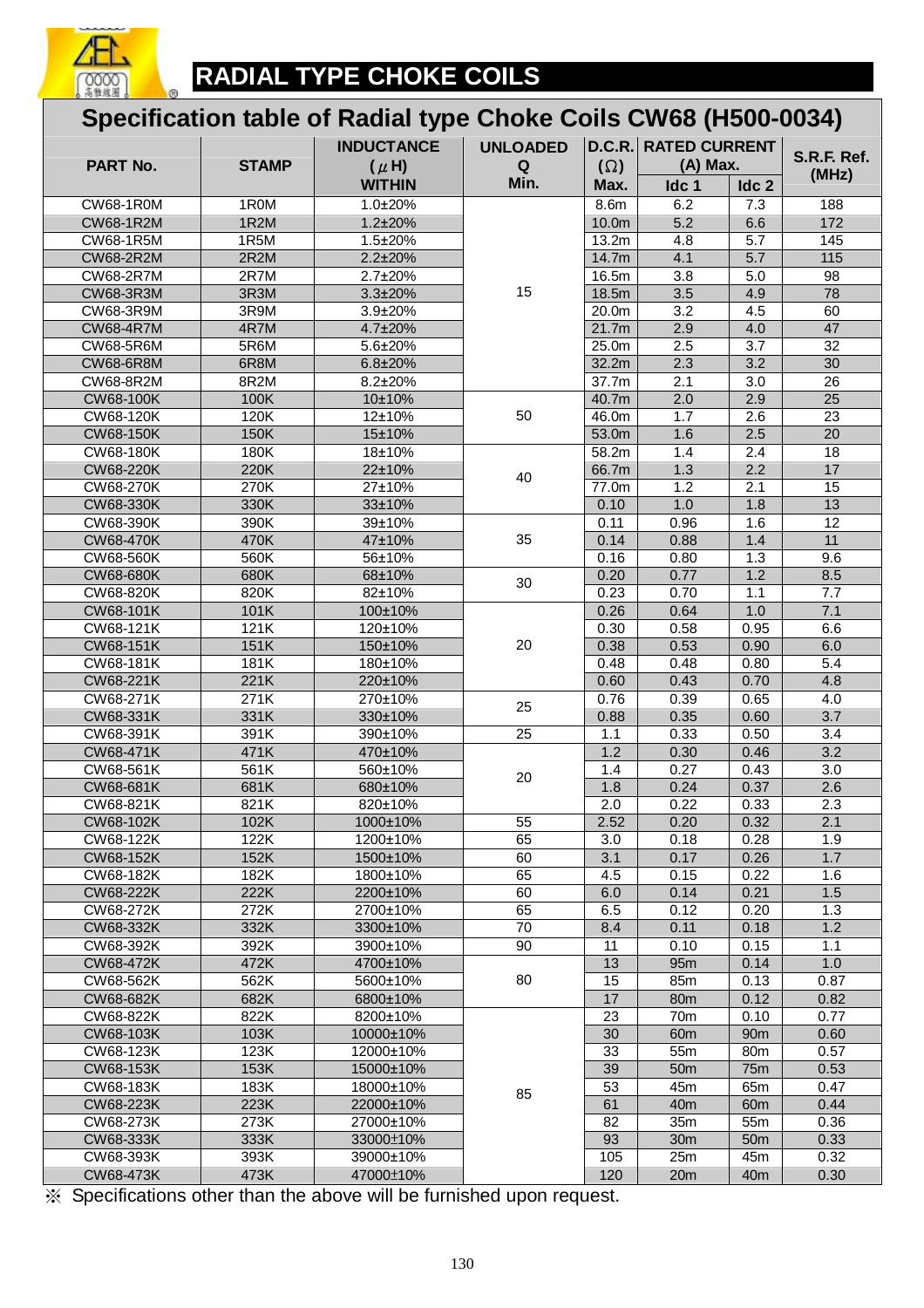

|                                        |              |                                      |                             | Specification table of Radial type Choke Coils CW77 (H500-0050) |                 |                                    |                         |                                                                |                                    |
|----------------------------------------|--------------|--------------------------------------|-----------------------------|-----------------------------------------------------------------|-----------------|------------------------------------|-------------------------|----------------------------------------------------------------|------------------------------------|
| PART No.                               | <b>STAMP</b> | <b>TURNS</b><br>Ref.<br>(Ts)         | <b>WIRE</b><br>2UEW<br>(mm) | <b>INDUCTANCE UNLOADED</b><br><b>WITHIN</b><br>$(\mu H)$        | Q<br>Min.       | D.C.R.<br>Max.<br>$(\Omega)$       | Idc 1                   | <b>RATED</b><br><b>CURRENT</b><br>(A) Max.<br>Idc <sub>2</sub> | S.R.F<br>Ref. (MHz)                |
| <b>CW77-1R0M</b>                       | 1R0M         | $5\frac{1}{2}$                       |                             | 1.0±20%                                                         |                 | 9m                                 | 5.0                     | 7.0                                                            | 180                                |
| <b>CW77-1R2M</b>                       | 1R2M         | $6\frac{1}{2}$                       |                             | $1.2 \pm 20\%$                                                  | 140             | 13m                                | 4.4                     | 6.5                                                            | 150                                |
| <b>CW77-1R5M</b>                       | 1R5M         | $7\frac{1}{2}$                       | 0.45                        | 1.5±20%                                                         |                 | 15m                                | 4.0                     | $\overline{5.7}$                                               | 100                                |
| <b>CW77-2R2M</b>                       | 2R2M         | $8\frac{1}{2}$                       |                             | $2.2 \pm 20\%$                                                  | 130             | 17m                                | 3.4                     | $\overline{5.3}$                                               | 75                                 |
| <b>CW77-2R7M</b>                       | 2R7M         | $9\frac{1}{2}$                       |                             | $2.7 \pm 20\%$                                                  |                 | 19m                                | $\overline{3.2}$        | 4.7                                                            | $\overline{55}$                    |
| <b>CW77-3R3M</b><br><b>CW77-3R9M</b>   | 3R3M<br>3R9M | $10\frac{1}{2}$<br>$11\frac{1}{2}$   |                             | 3.3±20%<br>3.9±20%                                              | 115<br>130      | 21m<br>28m                         | $\overline{3.0}$<br>2.7 | 4.6<br>$\overline{3.7}$                                        | 47<br>45                           |
| <b>CW77-4R7M</b>                       | 4R7M         | $13\frac{1}{2}$                      |                             | 4.7±20%                                                         | 110             | 31 <sub>m</sub>                    | 2.5                     | 3.5                                                            | 38                                 |
| <b>CW77-5R6M</b>                       | 5R6M         | $14\frac{1}{2}$                      |                             | 5.6±20%                                                         | 100             | 37 <sub>m</sub>                    | $\overline{2.2}$        | 3.4                                                            | $\overline{37}$                    |
| <b>CW77-6R8M</b>                       | 6R8M         | $15\frac{1}{2}$                      |                             | 6.8±20%                                                         | $\overline{98}$ | 40 <sub>m</sub>                    | 2.1                     | $\overline{3.3}$                                               | $\overline{34}$                    |
| <b>CW77-8R2M</b>                       | 8R2M         | $17\frac{1}{2}$                      | 0.40                        | 8.2±20%                                                         | 85              | 45m                                | 1.8                     | $\overline{3.0}$                                               | $\overline{28}$                    |
| <b>CW77-100K</b>                       | 100K         | $19\frac{1}{2}$                      |                             | 10±10%                                                          |                 | 50 <sub>m</sub>                    | 1.6                     | 2.8                                                            | $\overline{26}$                    |
| <b>CW77-120K</b>                       | 120K         | $21\frac{1}{2}$                      |                             | 12±10%                                                          | 60              | 56m                                | 1.5                     | $\overline{2.6}$                                               | $\overline{25}$                    |
| <b>CW77-150K</b>                       | 150K         | $24\frac{1}{2}$                      |                             | 15±10%                                                          |                 | 62m                                | 1.4                     | 2.5                                                            | $\overline{22}$                    |
| <b>CW77-180K</b>                       | 180K         | $26\frac{1}{2}$                      | 60.37                       | 18±10%                                                          |                 | 78m                                | 1.3                     | $\overline{2.2}$                                               | $\overline{19}$                    |
| <b>CW77-220K</b>                       | 220K         | $29\frac{1}{2}$                      | 0.35                        | 22±10%                                                          | 52              | 0.10                               | 1.1                     | 1.9                                                            | 18                                 |
| <b>CW77-270K</b>                       | 270K         | $32\frac{1}{2}$                      | 0.32                        | 27±10%                                                          |                 | 0.13                               | 1.0                     | 1.7                                                            | $\overline{16}$                    |
| <b>CW77-330K</b>                       | 330K         | $35\frac{1}{2}$                      |                             | 33±10%                                                          | 45              | 0.14                               | 0.95                    | 1.6                                                            | $\overline{14}$                    |
| <b>CW77-390K</b>                       | 390K         | $38\frac{1}{2}$                      | $\phi$ 0.31                 | 39±10%                                                          | 40              | 0.16                               | 0.80                    | 1.5                                                            | $\overline{13}$<br>$\overline{12}$ |
| <b>CW77-470K</b><br><b>CW77-560K</b>   | 470K<br>560K | $42\frac{1}{2}$<br>$40\frac{1}{2}$   | 0.30                        | 47±10%<br>56±10%                                                |                 | 0.19<br>0.19                       | 0.78<br>1.20            | 1.4<br>1.3                                                     | $\overline{11}$                    |
| <b>CW77-680K</b>                       | 680K         | $44\frac{1}{2}$                      |                             | 68±10%                                                          | 22              | 0.21                               | 1.10                    | 1.2                                                            | 10                                 |
| <b>CW77-820K</b>                       | 820K         | $49\frac{1}{2}$                      | 0.28                        | 82±10%                                                          |                 | 0.25                               | 0.95                    | 1.1                                                            | 8.7                                |
| <b>CW77-101K</b>                       | 101K         | $54\frac{1}{2}$                      | $\overline{60.27}$          | 100±10%                                                         |                 | 0.31                               | 0.88                    | 0.95                                                           | 8.3                                |
| CW77-121K                              | 121K         | $59\frac{1}{2}$                      | $\overline{60.25}$          | 120±10%                                                         |                 | 0.40                               | 0.80                    | 0.85                                                           | 7.2                                |
| <b>CW77-151K</b>                       | 151K         | $65\frac{1}{2}$                      |                             | 150±10%                                                         |                 | 0.50                               | 0.74                    | 0.76                                                           | 6.3                                |
| <b>CW77-181K</b>                       | 181K         | $72\frac{1}{2}$                      | 0.23                        | 180±10%                                                         | 15              | 0.56                               | 0.70                    | 0.68                                                           | 5.6                                |
| <b>CW77-221K</b>                       | 221K         | $79\frac{1}{2}$                      | 0.21                        | 220±10%                                                         |                 | 0.73                               | 0.62                    | 0.61                                                           | $\overline{5.2}$                   |
| <b>CW77-271K</b>                       | 271K         | $89\frac{1}{2}$                      |                             | 270±10%                                                         |                 | 0.83                               | 0.55                    | 0.58                                                           | $\overline{4.7}$                   |
| <b>CW77-331K</b>                       | 331K         | $98\frac{1}{2}$                      | 60.20                       | 330±10%                                                         |                 | 1.0                                | 0.50                    | 0.54                                                           | 4.2                                |
| <b>CW77-391K</b>                       | 391K         | $107\frac{1}{2}$                     | $\overline{00.19}$          | 390±10%                                                         |                 | 1.2                                | 0.45                    | 0.48                                                           | $\overline{3.9}$                   |
| <b>CW77-471K</b>                       | 471K         | $116\frac{1}{2}$                     | 0.17                        | 470±10%                                                         |                 | 1.5                                | 0.42                    | 0.42                                                           | 3.3                                |
| CW77-561K<br><b>CW77-681K</b>          | 561K<br>681K | $127\frac{1}{2}$<br>$141\frac{1}{2}$ | $\overline{6}0.16$          | 560±10%<br>680±10%                                              | 15              | 1.7<br>2.2                         | 0.38<br>0.34            | 0.38<br>0.35                                                   | 3.1<br>$\overline{2.9}$            |
| <b>CW77-821K</b>                       | 821K         | $152\frac{1}{2}$                     |                             | 820±10%                                                         |                 | 2.6                                | 0.31                    | 0.31                                                           | 2.3                                |
| <b>CW77-102K</b>                       | 102K         | $170\frac{1}{2}$                     | 0.15                        | 1000±10%                                                        |                 | 3.0                                | 0.28                    | 0.29                                                           | $\overline{2.2}$                   |
| <b>CW77-122K</b>                       | 122K         | $185\frac{1}{2}$                     | $\overline{00.14}$          | 1200±10%                                                        | 50              | 3.6                                | 0.25                    | 0.26                                                           | 1.9                                |
| <b>CW77-152K</b>                       | 152K         | $207\frac{1}{2}$                     |                             | 1500±10%                                                        | 60              | 4.8                                | 0.23                    | 0.23                                                           | 1.8                                |
| <b>CW77-182K</b>                       | 182K         | $229\frac{1}{2}$                     | 0.13                        | 1800±10%                                                        | 52              | 5.4                                | 0.22                    | 0.22                                                           | 1.7                                |
| <b>CW77-222K</b>                       | 222K         | $252\frac{1}{2}$                     | 0.12                        | 2200±10%                                                        | 50              | 6.7                                | 0.19                    | 0.20                                                           | 1.5                                |
| CW77-272K                              | 272K         | $282\frac{1}{2}$                     |                             | 2700±10%                                                        |                 | 7.7                                | 0.18                    | 0.18                                                           | 1.4                                |
| CW77-332K                              | 332K         | $310\frac{1}{2}$                     | 0.11                        | 3300±10%                                                        | 60              | 11                                 | 0.16                    | 0.15                                                           | 1.3                                |
| CW77-392K                              | 392K         | $333\frac{1}{2}$                     |                             | 3900±10%                                                        |                 | 13                                 | 0.14                    | 0.14                                                           | 1.1                                |
| <b>CW77-472K</b>                       | 472K         | $368\frac{1}{2}$                     | 0.10                        | 4700±10%                                                        | 55              | 14                                 | 0.13                    | 0.13                                                           | 1.0                                |
| <b>CW77-562K</b><br><b>CW77-682K</b>   | 562K<br>682K | $405\frac{1}{2}$<br>$443\frac{1}{2}$ |                             | 5600±10%<br>6800±10%                                            | 50              | $\overline{17}$<br>$\overline{22}$ | 0.12<br>0.10            | 0.12<br>0.11                                                   | 0.95<br>0.88                       |
| <b>CW77-822K</b>                       | 822K         | $495\frac{1}{2}$                     | 0.09                        | 8200±10%                                                        | 42              | $\overline{25}$                    | 95m                     | 0.10                                                           | 0.83                               |
| <b>CW77-103K</b>                       | 103K         | $532\frac{1}{2}$                     |                             | 10000±10%                                                       |                 | 33                                 | 90 <sub>m</sub>         | 85m                                                            | 0.70                               |
| CW77-123K                              | 123K         | 5901/2                               | 0.08                        | 12000±10%                                                       | 62              | $\overline{37}$                    | 80m                     | 80m                                                            | 0.65                               |
| <b>CW77-153K</b>                       | 153K         | 6501/2                               |                             | 15000±10%                                                       |                 | 52                                 | 70 <sub>m</sub>         | 70 <sub>m</sub>                                                | 0.58                               |
| <b>CW77-183K</b>                       | 183K         | 7221/2                               | $\phi$ 0.07                 | 18000±10%                                                       | 58              | 60                                 | 65m                     | 65m                                                            | 0.55                               |
| <b>CW77-223K</b>                       | 223K         | 7871/2                               | 0.06                        | 22000±10%                                                       | 42              | 82                                 | 60 <sub>m</sub>         | 55 <sub>m</sub>                                                | 0.47                               |
| <b>CW77-273K</b>                       | 273K         | $874\frac{1}{2}$                     |                             | 27000±10%                                                       |                 | 96                                 | 55m                     | 50 <sub>m</sub>                                                | 0.43                               |
| <b>CW77-333K</b>                       | 333K         | $954\frac{1}{2}$                     |                             | 33000±10%                                                       |                 | 144                                | 50 <sub>m</sub>         | 40 <sub>m</sub>                                                | 0.36                               |
| CW77-393K                              | 393K         | $1042\frac{1}{2}$                    | 0.05                        | 39000±10%                                                       | 35              | 158                                | 40 <sub>m</sub>         | 36m                                                            | 0.35                               |
| <b>CW77-473K</b><br>$\sim$<br>. : 2: . | 473K         | $1153\frac{1}{2}$                    |                             | 47000±10%                                                       |                 | 182                                | 35m                     | 32m                                                            | 0.32                               |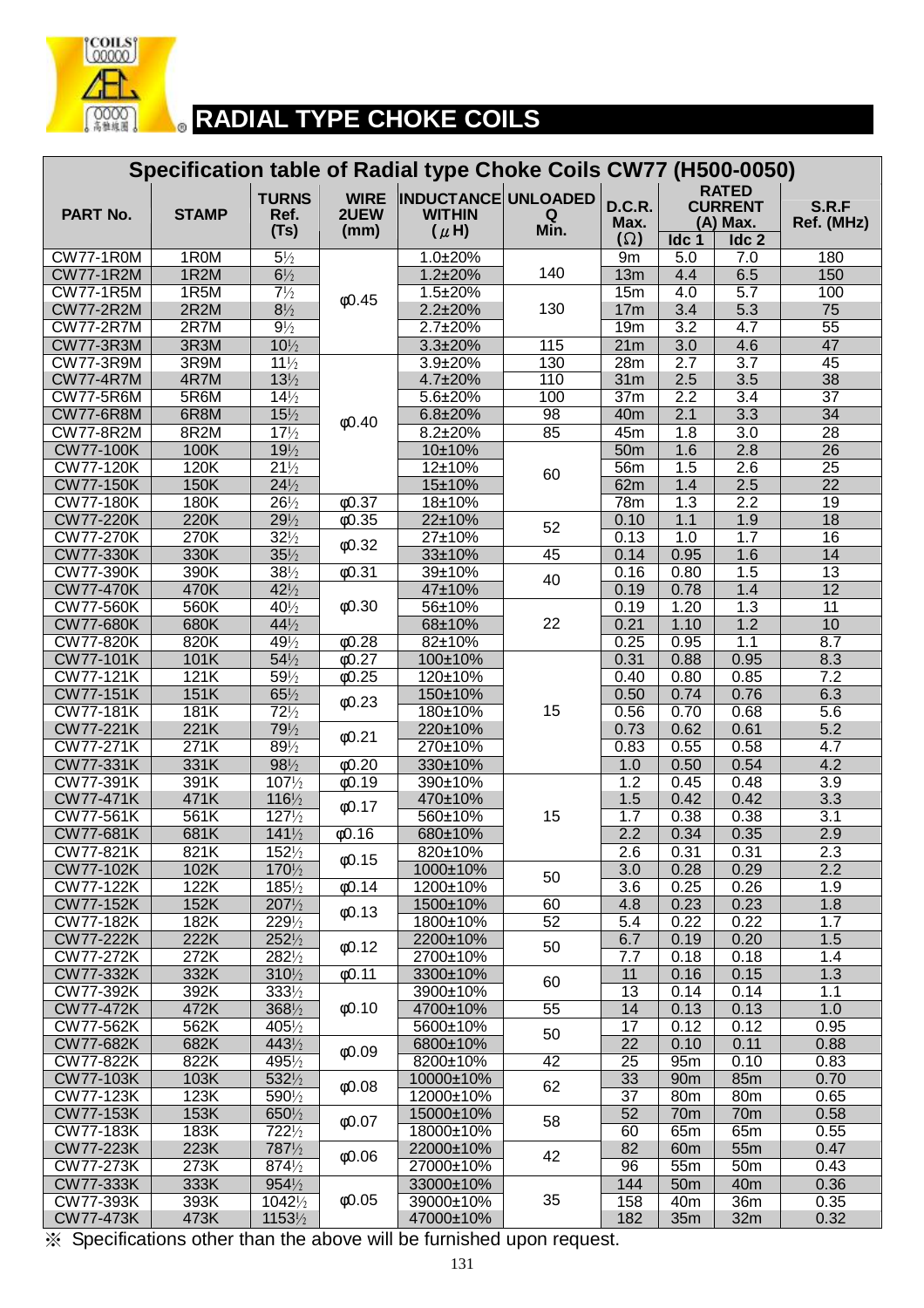

#### **RADIAL TYPE CHOKE COILS Specification table of Radial type Choke Coils CW8A (H500-0047) RATED CURRENT PART No.** STAMP  $(\mu H)$   $(\mu H)$   $Q$   $(\Omega)$   $(MHz)$   $(MHz)$   $(A)$  Max. **INDUCTANCE (μH) Within UNLOADED Q Min. D.C.R. (Ω) Max. S.R.F. (MHz) Ref. Idc1 Idc2**  CW8A-2R2M | 2R2M | 2.2 ± 20% | | 9.5m | 120 | 7.0 | 6.8 CW8A-2R7M | 2R7M | 2.7 ± 20% | | 10.7m | 100 | 6.7 | 6.7 | CW8A-3R3M | 3R3M | 3.3 ± 20% | 12.2m | 83 | 5.8 | 6.0  $CW8A-3R9M$   $3R9M$   $3.9 \pm 20\%$   $14.0m$  65 5.4 5.7 CW8A-4R7M | 4R7M | 4.7 ± 20% | ' ' | 15.5m | 50 | 5.1 | 5.4 CW8A-5R6M | 5R6M | 5.6 ± 20% | 17.2m | 40 | 4.7 | 5.0 CW8A-6R8M | 6R8M | 6.8 ± 20% | 18.5m | 30 | 4.3 | 4.6 CW8A-8R2M 8R2M 8.2 ± 20% 15 23.5m 28 4.0 4.0 CW8A-100K | 100K | 10 ± 10% | 65 | 27.0m | 20 | 3.6 | 3.8 CW8A-120K 120K 12 ± 10% 31.5m 18 3.1 3.7 CW8A-150K | 150K | 15±10% | 60 | 36.0m | 16 | 2.8 | 3.6 CW8A-180K 180K 18 ± 10% 60 40.5m 15 2.6 3.2 CW8A-220K 220K 22±10%  $\begin{array}{|c|c|c|c|c|c|c|c|c|} \hline \end{array}$  45.0m 14 2.5 3.1 CW8A-270K 270K 27 <sup>±</sup> 10% 50 61.0m 12 2.2 2.6 CW8A-330K 330K 33 ± 10% 70.0m 11 2.0 2.4 CW8A-390K 390K 39 <sup>±</sup> 10% 45 75.5m 10 1.8 2.2 CW8A-470K | 470K | 47 ± 10% | 100 | 86.5m | 8.5 | 1.7 | 2.1 CW8A-560K 560K 56 <sup>±</sup> 10% 40 0.12 8.0 1.5 1.9 CW8A-680K | 680K | 68 ± 10% 0.13 | 7.1 | 1.4 | 1.8 CW8A-820K 820K 82 ± 10% 0.15 6.2 1.2 1.6 CW8A-101K 101K 100 ± 10% 35 0.18 5.8 1.1 1.5 CW8A-121K | 121K | 120 ± 10% | <sub>25</sub> | 0.20 | 5.2 | 1.0 | 1.4 CW8A-151K 151K 150 <sup>±</sup> 10% 25 0.26 4.8 0.96 1.2 CW8A-181K 181K 180 ± 10% 0.30 4.5 0.88 1.1 CW8A-221K | 221K | 220 ± 10% | 23 | 0.41 | 3.8 | 0.78 | 1.0 CW8A-271K 271K 270 ± 10% 23 0.46 3.5 0.72 0.87 CW8A-331K | 331K | 330 ± 10% | | 0.53 | 3.3 | 0.66 | 0.82 CW8A-391K 391K 390 ± 10% 0.63 3.2 0.62 0.75 CW8A-471K | 471K | 470 ± 10% |  $\frac{1}{15}$  | 0.71 | 2.8 | 0.56 | 0.70 CW8A-561K | 561K | 560 ± 10% | <sup>10</sup> | 0.88 | 2.6 | 0.50 | 0.63 CW8A-681K | 681K | 680 ± 10% | | 1.1 | 2.2 | 0.46 | 0.58  $CW8A-821K$  821K 820 ± 10% 15 1.2 2.0 0.42 0.50 CW8A-102K | 102K | 1000 ± 10% | 25 | 1.5 | 1.8 | 0.38 | 0.47 CW8A-122K | 122K | 1200 ± 10% | | 1.9 | 1.7 | 0.34 | 0.41 CW8A-152K | 152K | 1500 ± 10% | 2.2 | 1.5 | 0.32 | 0.40 CW8A-182K | 182K | 1800 ± 10% | 2.7 | 1.4 | 0.28 | 0.35 CW8A-222K 222K 2200 ± 10% 33 3.4 1.2 0.26 0.32 CW8A-272K | 272K | 2700 ± 10% | | 4.3 | 1.1 | 0.22 | 0.28 CW8A-332K | 332K | 3300 ± 10% | | 5.0 | 1.0 | 0.21 | 0.26

| <b>CW8A-392K</b> | 392K | $3900 \pm 10\%$  |    | 6.0 | 0.96 | 0.19            | 0.23            |
|------------------|------|------------------|----|-----|------|-----------------|-----------------|
| CW8A-472K        | 472K | $4700 \pm 10\%$  | 45 | 7.2 | 0.75 | 0.17            | 0.21            |
| <b>CW8A-562K</b> | 562K | $5600 \pm 10\%$  |    | 8.2 | 0.70 | 0.15            | 0.20            |
| <b>CW8A-682K</b> | 682K | 6800 ± 10%       |    | 10  | 0.64 | 0.14            | 0.18            |
| <b>CW8A-822K</b> | 822K | $8200 \pm 10\%$  |    | 13  | 0.60 | 0.13            | 0.15            |
| <b>CW8A-103K</b> | 103K | $10000 \pm 10\%$ |    | 15  | 0.55 | 0.11            | 0.14            |
| <b>CW8A-123K</b> | 123K | 12000 ± 10%      |    | 18  | 0.50 | 0.10            | 0.13            |
| <b>CW8A-153K</b> | 153K | 15000 ± 10%      |    | 25  | 0.45 | 90 <sub>m</sub> | 0.11            |
| <b>CW8A-183K</b> | 183K | 18000 ± 10%      | 90 | 30  | 0.38 | 80 <sub>m</sub> | 0.10            |
| <b>CW8A-223K</b> | 223K | 22000 ± 10%      |    | 35  | 0.35 | 70 <sub>m</sub> | 90 <sub>m</sub> |
| <b>CW8A-273K</b> | 273K | 27000 ± 10%      |    | 47  | 0.33 | 65 <sub>m</sub> | 80 <sub>m</sub> |
| <b>CW8A-333K</b> | 333K | $33000 \pm 10\%$ |    | 54  | 0.31 | 60 <sub>m</sub> | 75m             |
| <b>CW8A-393K</b> | 393K | $39000 \pm 10\%$ |    | 71  | 0.26 | 55 <sub>m</sub> | 65 <sub>m</sub> |
| <b>CW8A-473K</b> | 473K | 47000 ± 10%      | 65 | 81  | 0.24 | 50 <sub>m</sub> | 60 <sub>m</sub> |
| CW8A-563K        | 563K | $56000 \pm 10\%$ |    | 92  | 0.22 | 45 <sub>m</sub> | 55 <sub>m</sub> |
| <b>CW8A-683K</b> | 683K | 68000 ± 10%      |    | 125 | 0.19 | 40m             | 50 <sub>m</sub> |
| <b>CW8A-823K</b> | 823K | 82000 ± 10%      | 52 | 142 | 0.18 | 35 <sub>m</sub> | 45 <sub>m</sub> |
| <b>CW8A-104K</b> | 104K | 100000 ± 10%     |    | 192 | 0.16 | 30 <sub>m</sub> | 35 <sub>m</sub> |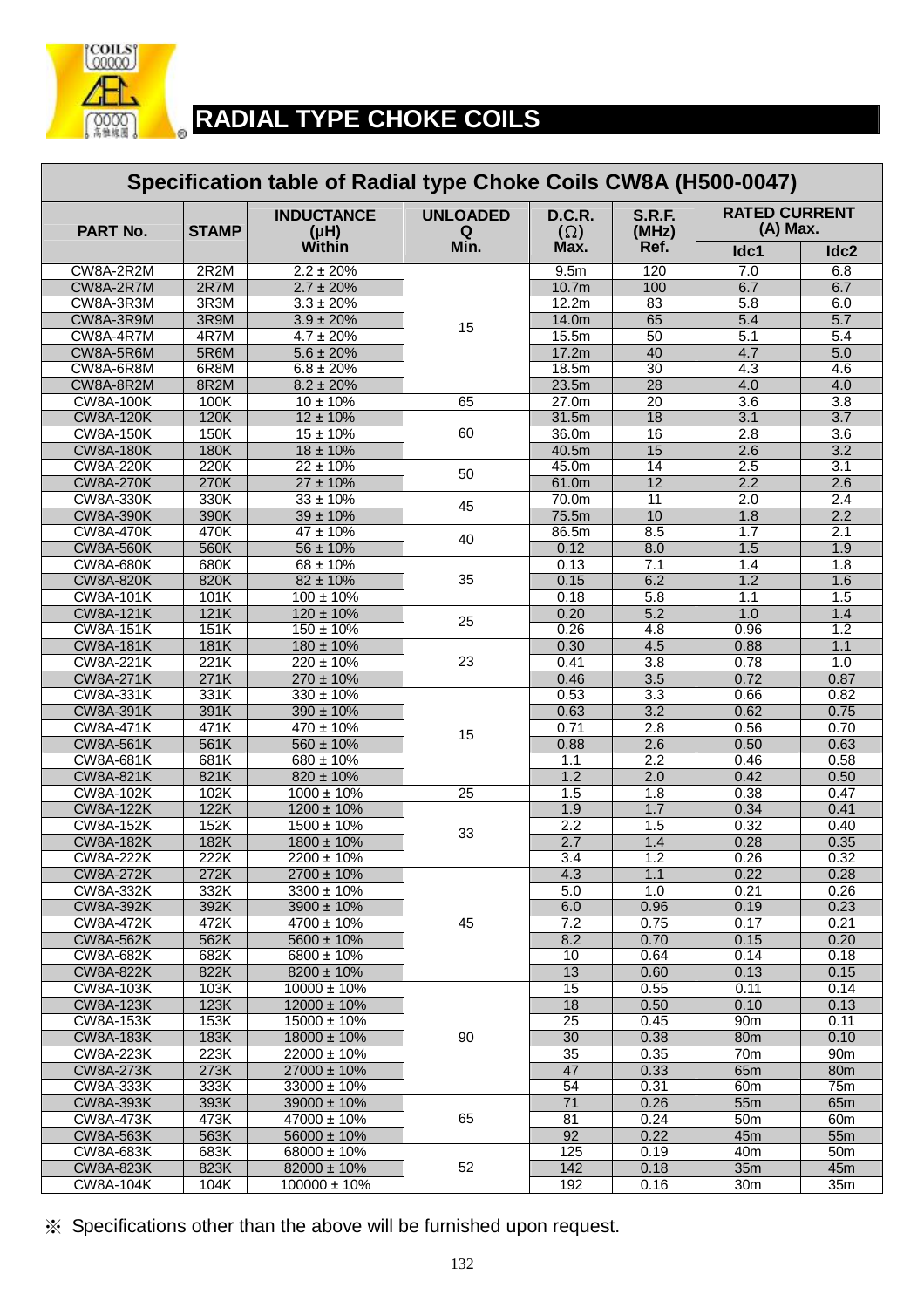

# **RADIAL TYPE CHOKE COILS**

| Specification table of Radial type Choke Coils CW9B (H500-0087) |                   |                                        |                             |                             |                         |                                  |  |  |  |
|-----------------------------------------------------------------|-------------------|----------------------------------------|-----------------------------|-----------------------------|-------------------------|----------------------------------|--|--|--|
| <b>PART No.</b>                                                 | <b>STAMP</b>      | <b>INDUCTANCE</b><br>(H <sub>H</sub> ) | <b>S.R.F.</b><br><b>MHz</b> | <b>D.C.R.</b><br>$(\Omega)$ |                         | <b>RATED CURRENT</b><br>(A) Max. |  |  |  |
|                                                                 |                   | Within                                 | (Ref.)                      | Max.                        | Idc 1                   | Idc <sub>2</sub>                 |  |  |  |
| CW9B-3R3M                                                       | 3R <sub>3</sub> M | $3.3 \pm 20\%$                         | $\overline{77}$             | 13m                         | $\overline{12}$         | 6.7                              |  |  |  |
| CW9B-3R9M                                                       | 3R9M              | $3.9 + 20%$                            | 70                          | 17m                         | 11                      | 6.4                              |  |  |  |
| CW9B-4R7M                                                       | 4R7M              | $4.7 \pm 20\%$                         | 60                          | 18m                         | 10                      | 5.9                              |  |  |  |
| CW9B-5R6M                                                       | 5R6M              | $5.6 \pm 20\%$                         | 51                          | 19m                         | 9.2                     | 5.4                              |  |  |  |
| CW9B-6R8M                                                       | 6R8M              | $6.8 \pm 20\%$                         | 36                          | 22m                         | 8.2                     | 5.1                              |  |  |  |
| CW9B-8R2M                                                       | 8R2M              | $8.2 \pm 20\%$                         | 29                          | 25m                         | 7.8                     | 4.8                              |  |  |  |
| <b>CW9B-100K</b>                                                | 100K              | 10±10%                                 | 19                          | 26 <sub>m</sub>             | 6.8                     | 4.5                              |  |  |  |
| <b>CW9B-120K</b>                                                | 120K              | 12±10%                                 | 14                          | 31m                         | 6.2                     | 4.3                              |  |  |  |
| <b>CW9B-150K</b>                                                | 150K              | 15±10%                                 | $\overline{13}$             | 35m                         | 5.7                     | 4.2                              |  |  |  |
| <b>CW9B-180K</b>                                                | 180K              | 18±10%                                 | $\overline{11}$             | 44m                         | 5.2                     | 3.5                              |  |  |  |
| <b>CW9B-220K</b>                                                | 220K              | 22±10%                                 | 10<br>9.7                   | 55m                         | 4.6<br>4.2              | 3.0                              |  |  |  |
| <b>CW9B-270K</b>                                                | 270K              | 27±10%                                 |                             | 63m                         |                         | 2.9                              |  |  |  |
| <b>CW9B-330K</b>                                                | 330K<br>390K      | 33±10%                                 | 9.0                         | 71m                         | $\overline{3.4}$<br>3.5 | 2.7                              |  |  |  |
| <b>CW9B-390K</b><br><b>CW9B-470K</b>                            | 470K              | 39±10%<br>47±10%                       | 7.8                         | 79m                         | 3.2                     | 2.6<br>2.4                       |  |  |  |
| <b>CW9B-560K</b>                                                | 560K              | 56±10%                                 | 7.0<br>6.2                  | 90m<br>0.11                 | 2.9                     | 2.1                              |  |  |  |
| <b>CW9B-680K</b>                                                | 680K              | 68±10%                                 | 5.9                         | 0.13                        | 2.7                     | 2.0                              |  |  |  |
| <b>CW9B-820K</b>                                                | 820K              | 82±10%                                 | 5.4                         | 0.14                        | 2.4                     | 1.8                              |  |  |  |
| <b>CW9B-101K</b>                                                | 101K              | 100±10%                                | 4.9                         | 0.15                        | 2.2                     | 1.7                              |  |  |  |
| <b>CW9B-121K</b>                                                | 121K              | 120±10%                                | 4.0                         | 0.21                        | 2.0                     | 1.5                              |  |  |  |
| <b>CW9B-151K</b>                                                | 151K              | 150±10%                                | $\overline{3.4}$            | 0.26                        | 1.8                     | 1.3                              |  |  |  |
| <b>CW9B-181K</b>                                                | <b>181K</b>       | 180±10%                                | 3.2                         | 0.30                        | 1.6                     | 1.2                              |  |  |  |
| <b>CW9B-221K</b>                                                | 221K              | 220±10%                                | 3.0                         | 0.35                        | 1.4                     | 1.1                              |  |  |  |
| <b>CW9B-271K</b>                                                | 271K              | 270±10%                                | 2.6                         | 0.42                        | 1.3                     | 0.96                             |  |  |  |
| <b>CW9B-331K</b>                                                | 331K              | 330±10%                                | 2.2                         | 0.54                        | 1.2                     | 0.88                             |  |  |  |
| <b>CW9B-391K</b>                                                | 391K              | 390±10%                                | 2.3                         | 0.65                        | 1.1                     | 0.79                             |  |  |  |
| <b>CW9B-471K</b>                                                | 471K              | 470±10%                                | 2.0                         | 0.80                        | 0.98                    | 0.68                             |  |  |  |
| <b>CW9B-561K</b>                                                | 561K              | 560±10%                                | 1.8                         | 0.90                        | 0.88                    | 0.66                             |  |  |  |
| CW9B-681K                                                       | 681K              | 680±10%                                | 1.6                         | 1.1                         | 0.80                    | 0.62                             |  |  |  |
| <b>CW9B-821K</b>                                                | 821K              | 820±10%                                | 1.5                         | 1.2                         | 0.78                    | 0.56                             |  |  |  |
| <b>CW9B-102K</b>                                                | 102K              | 1000±10%                               | 1.3                         | 1.5                         | 0.70                    | 0.50                             |  |  |  |
| <b>CW9B-122K</b>                                                | 122K              | 1200±10%                               | 1.2                         | 1.9                         | 0.64                    | 0.44                             |  |  |  |
| <b>CW9B-152K</b>                                                | 152K              | 1500±10%                               | 1.1                         | 2.2                         | 0.58                    | 0.42                             |  |  |  |
| <b>CW9B-182K</b>                                                | 182K              | 1800±10%                               | 0.98                        | 2.8                         | 0.53                    | 0.36                             |  |  |  |
| <b>CW9B-222K</b>                                                | 222K              | 2200±10%                               | 0.93                        | 3.5                         | 0.48                    | 0.33                             |  |  |  |
| <b>CW9B-272K</b>                                                | 272K              | 2700±10%                               | 0.82                        | 4.2                         | 0.42                    | 0.30                             |  |  |  |
| <b>CW9B-332K</b>                                                | 332K              | 3300±10%                               | 0.62                        | 5.4                         | 0.38                    | 0.26                             |  |  |  |
| <b>CW9B-392K</b>                                                | 392K              | 3900±10%                               | 0.60                        | 6.0                         | 0.35                    | 0.24                             |  |  |  |
| <b>CW9B-472K</b>                                                | 472K              | 4700±10%                               | 0.59                        | 7.6                         | 0.32                    | 0.22                             |  |  |  |
| <b>CW9B-562K</b>                                                | 562K              | 5600±10%                               | 0.55                        | 8.7                         | 0.30                    | 0.20                             |  |  |  |
| <b>CW9B-682K</b>                                                | 682K              | 6800±10%                               | 0.47                        | 10.5                        | 0.27                    | 0.18                             |  |  |  |
| <b>CW9B-822K</b>                                                | 822K              | 8200±10%                               | 0.44                        | 12.0                        | 0.24                    | 0.17                             |  |  |  |
| <b>CW9B-103K</b>                                                | 103K              | $10000\pm10\%$                         | 0.41                        | 17.2                        | 0.22                    | 0.14                             |  |  |  |
| <b>CW9B-123K</b>                                                | 123K              | 12000±10%                              | 0.38                        | 19.2                        | 0.20                    | 0.13                             |  |  |  |
| <b>CW9B-153K</b>                                                | 153K              | 15000±10%                              | 0.31                        | 23.5                        | 0.18                    | 0.12                             |  |  |  |
| <b>CW9B-183K</b>                                                | 183K              | 18000±10%                              | 0.30                        | 32                          | 0.16                    | 0.10                             |  |  |  |
| <b>CW9B-223K</b>                                                | 223K              | 22000±10%                              | 0.29                        | $\overline{37}$             | 0.15                    | 95m                              |  |  |  |
| <b>CW9B-273K</b>                                                | 273K              | 27000±10%                              | 0.27                        | 46                          | 0.14                    | 88m                              |  |  |  |
| <b>CW9B-333K</b><br><b>CW9B-393K</b>                            | 333K              | 33000±10%                              | 0.25<br>0.23                | 53<br>70                    | 0.13                    | 80m                              |  |  |  |
| <b>CW9B-473K</b>                                                | 393K<br>473K      | 39000±10%<br>47000±10%                 | 0.21                        | 79                          | 0.11                    | 72m                              |  |  |  |
| <b>CW9B-563K</b>                                                | 563K              | 56000±10%                              | 0.16                        | 106                         | 0.10<br>95m             | 66m<br>56 <sub>m</sub>           |  |  |  |
| CW9B- 683K                                                      | 683K              | 68000±10%                              | 0.15                        | 120                         | 90m                     | 50 <sub>m</sub>                  |  |  |  |
| <b>CW9B-823K</b>                                                | 823K              | 82000±10%                              | 0.13                        | 163                         | 80 <sub>m</sub>         | 45m                              |  |  |  |
| <b>CW9B-104K</b>                                                | 104K              | 100000±10%                             | 0.12                        | 187                         | 70 <sub>m</sub>         | 40 <sub>m</sub>                  |  |  |  |
| <b>CW9B-124K</b>                                                | 124K              | 120000±10%                             | 0.10                        | 264                         | 60 <sub>m</sub>         | 35m                              |  |  |  |
| <b>CW9B-154K</b>                                                | 154K              | 150000±10%                             | 0.09                        | 305                         | 50 <sub>m</sub>         | 30 <sub>m</sub>                  |  |  |  |
|                                                                 |                   |                                        |                             |                             |                         |                                  |  |  |  |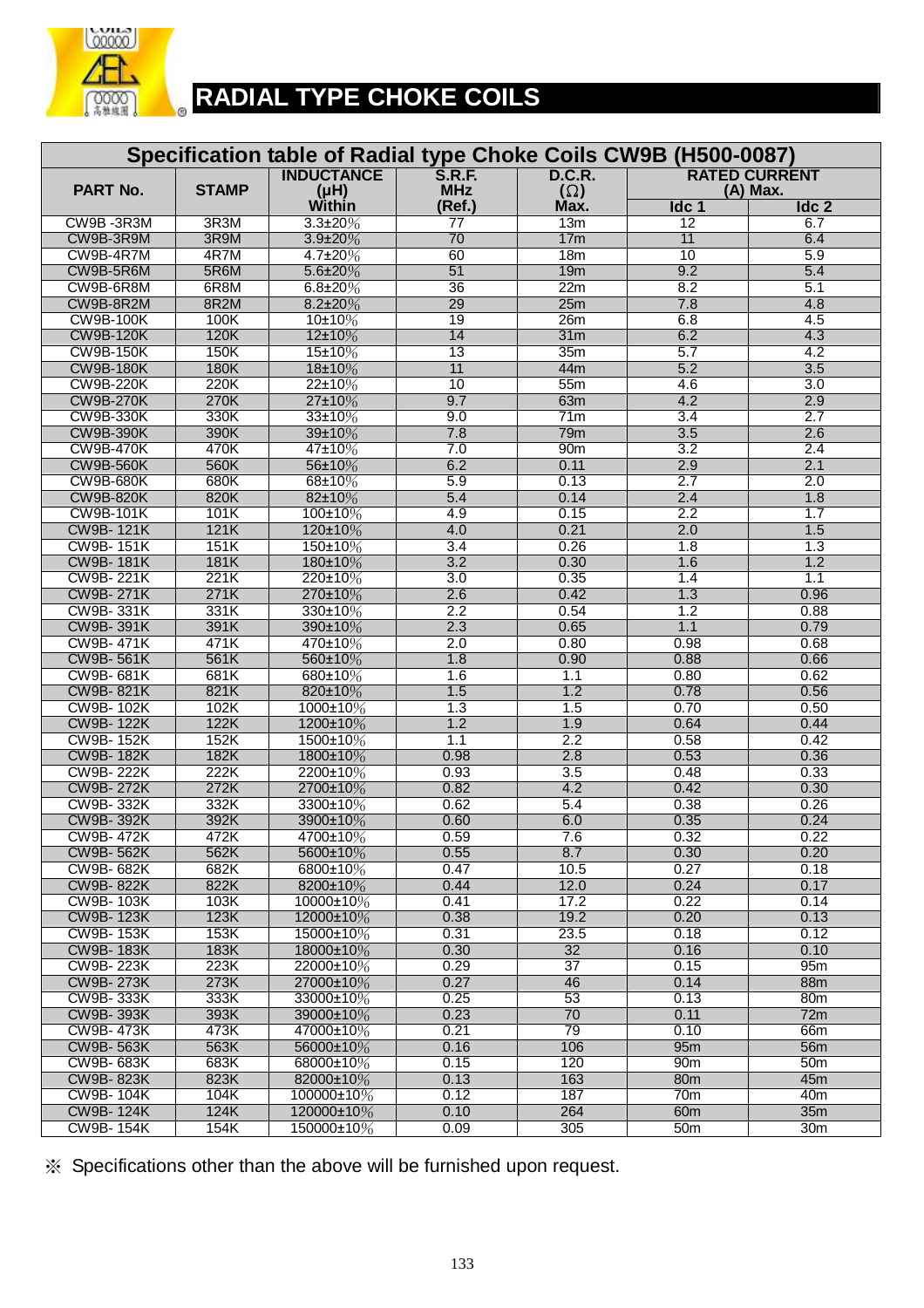

 $\overline{a}$ 

## **RADIAL TYPE CHOKE COILS**

### **Specification table of Radial type Choke Coils CW9C**

| PART No.                            | <b>STAMP</b> | <b>INDUCTANCE</b> | UNLOADED Q      | D.C.R. $(\Omega)$ |                  | <b>RATED CURRENT (A)</b><br>Max. | <b>S.R.F.</b><br><b>MHz</b> |
|-------------------------------------|--------------|-------------------|-----------------|-------------------|------------------|----------------------------------|-----------------------------|
|                                     |              | (uH) WITHIN       | Min.            | Max.              | Idc 1            | Idc <sub>2</sub>                 | (Ref.)                      |
| <b>CW9C-100K</b>                    | 100K         | 10±10%            |                 | 18.5m             | 4.6              | 5.0                              | 25.0                        |
| <b>CW9C-120K</b>                    | 120K         | 12±10%            | 70              | 20.5m             | 4.2              | 4.8                              | 17.0                        |
| <b>CW9C-150K</b>                    | 150K         | 15±10%            |                 | 27.0 <sub>m</sub> | $\overline{3.7}$ | 4.2                              | 15.0                        |
| <b>CW9C-180K</b>                    | 180K         | 18±10%            | 65              | 30.0m             | 3.4              | 4.0                              | 14.0                        |
| <b>CW9C-220K</b>                    | 220K         | 22±10%            |                 | 34.0m             | $\overline{3.0}$ | $\overline{3.8}$                 | 13.3                        |
| <b>CW9C-270K</b>                    | 270K         | 27±10%            | 60              | 40.0m             | 2.7              | $\overline{3.5}$                 | 11.5                        |
| <b>CW9C-330K</b>                    | 330K         | 33±10%            | 50              | 45.0m             | 2.5              | $\overline{3.4}$                 | 9.5                         |
| <b>CW9C-390K</b>                    | 390K         | 39±10%            | 45              | 52.0m             | 2.2              | $\overline{3.2}$                 | 9.0                         |
| <b>CW9C-470K</b>                    | 470K         | 47±10%            |                 | 56.5m             | 2.1              | $\overline{3.0}$                 | 8.2                         |
| <b>CW9C-560K</b>                    | 560K         | 56±10%            | 40              | 71.5m             | 1.9              | 2.5                              | 7.4                         |
| <b>CW9C-680K</b>                    | 680K         | 68±10%            |                 | 91.0m             | 1.8              | 2.3                              | 6.4                         |
| <b>CW9C-820K</b>                    | 820K         | 82±10%            | $\overline{30}$ | 0.10              | 1.6              | $\overline{2.2}$                 | 5.6                         |
| <b>CW9C-101K</b>                    | 101K         | 100±10%           | 45              | 0.13              | 1.4              | 2.0                              | 4.9                         |
| <b>CW9C-121K</b>                    | 121K         | 120±10%           | 40              | 0.15              | 1.3              | 1.7                              | 4.8                         |
| <b>CW9C-151K</b>                    | 151K         | 150±10%           | $\overline{30}$ | 0.18              | 1.2              | 1.6                              | 4.2                         |
| <b>CW9C-181K</b>                    | 181K         | 180±10%           | 35              | 0.23              | 1.0              | 1.4                              | 3.8                         |
| <b>CW9C-221K</b>                    | 221K         | 220±10%           | 30              | 0.26              | 0.94             | 1.3                              | 3.5                         |
| <b>CW9C-271K</b>                    | 271K         | 270±10%           |                 | 0.30              | 0.88             | 1.2                              | $\overline{3.2}$            |
| <b>CW9C-331K</b>                    | 331K         | 330±10%           |                 | 0.38              | 0.80             | 1.1                              | $\overline{2.7}$            |
| <b>CW9C-391K</b>                    | 391K         | 390±10%           | 25              | 0.45              | 0.75             | 0.92                             | 2.5                         |
| <b>CW9C-471K</b>                    | 471K         | 470±10%           |                 | 0.58              | 0.68             | 0.80                             | $\overline{2.4}$            |
| <b>CW9C-561K</b>                    | 561K         | 560±10%           |                 | 0.64              | 0.64             | 0.75                             | 2.3                         |
| <b>CW9C-681K</b>                    | 681K         | 680±10%           | 20              | 0.78              | 0.58             | 0.70                             | 2.1                         |
| <b>CW9C-821K</b>                    | 821K         | 820±10%           | 15              | 0.90              | 0.50             | 0.62                             | 1.8                         |
| <b>CW9C-102K</b>                    | 102K         | 1000±10%          |                 | 1.1               | 0.46             | 0.60                             | 1.7                         |
| <b>CW9C-122K</b>                    | 122K         | 1200±10%          | 20              | 1.3               | 0.43             | 0.54                             | 1.5                         |
| <b>CW9C-152K</b>                    | 152K         | 1500±10%          |                 | 1.6               | 0.38             | 0.50                             | 1.4                         |
| <b>CW9C-182K</b>                    | 182K         | 1800±10%          |                 | $\overline{2.0}$  | 0.34             | 0.44                             | 1.2                         |
| <b>CW9C-222K</b>                    | 222K         | 2200±10%          | $\overline{30}$ | $\overline{2.4}$  | 0.31             | 0.40                             | 1.0                         |
| <b>CW9C-272K</b>                    | 272K         | 2700±10%          | 40              | 3.0               | 0.28             | 0.34                             | 0.9                         |
| <b>CW9C-332K</b>                    | 332K         | 3300±10%          | 30              | 3.6               | 0.25             | 0.32                             | 0.82                        |
| <b>CW9C-392K</b>                    | 392K         | 3900±10%          | 35              | 4.2               | 0.24             | 0.28                             | 0.78                        |
| $\overline{CW9C-47}$ <sub>2</sub> K | 472K         | 4700±10%          |                 | 5.0               | 0.22             | 0.26                             | 0.72                        |
| <b>CW9C-562K</b>                    | 562K         | 5600±10%          | 45              | 6.7               | 0.19             | 0.24                             | 0.66                        |
| <b>CW9C-682K</b>                    | 682K         | 6800±10%          | 40              | 7.7               | 0.18             | 0.22                             | 0.60                        |
| <b>CW9C-822K</b>                    | 822K         | 8200±10%          | 30              | 8.6               | 0.16             | 0.21                             | 0.56                        |
| <b>CW9C-103K</b>                    | 103K         | 10000±10%         |                 | 11                | 0.14             | 0.19                             | 0.50                        |
| <b>CW9C-123K</b>                    | 123K         | 12000±10%         | 85              | 13                | 0.13             | 0.18                             | 0.47                        |
| <b>CW9C-153K</b>                    | 153K         | 15000±10%         |                 | 15                | 0.11             | 0.15                             | 0.37                        |
| <b>CW9C-183K</b>                    | 183K         | 18000±10%         |                 | 19                | 0.10             | 0.14                             | 0.35                        |
| <b>CW9C-223K</b>                    | 223K         | 22000±10%         | 90              | 24                | 95m              | 0.12                             | 0.31                        |
| <b>CW9C-273K</b>                    | 273K         | 27000±10%         |                 | 30                | 85m              | 0.10                             | 0.27                        |
| <b>CW9C-333K</b>                    | 333K         | 33000±10%         |                 | 41                | 80 <sub>m</sub>  | 95m                              | 0.25                        |
| <b>CW9C-393K</b>                    | 393K         | 39000±10%         | 75              | 50                | 70 <sub>m</sub>  | 80 <sub>m</sub>                  | 0.22                        |
| <b>CW9C-473K</b>                    | 473K         | 47000±10%         |                 | 56                | 60 <sub>m</sub>  | 70 <sub>m</sub>                  | 0.21                        |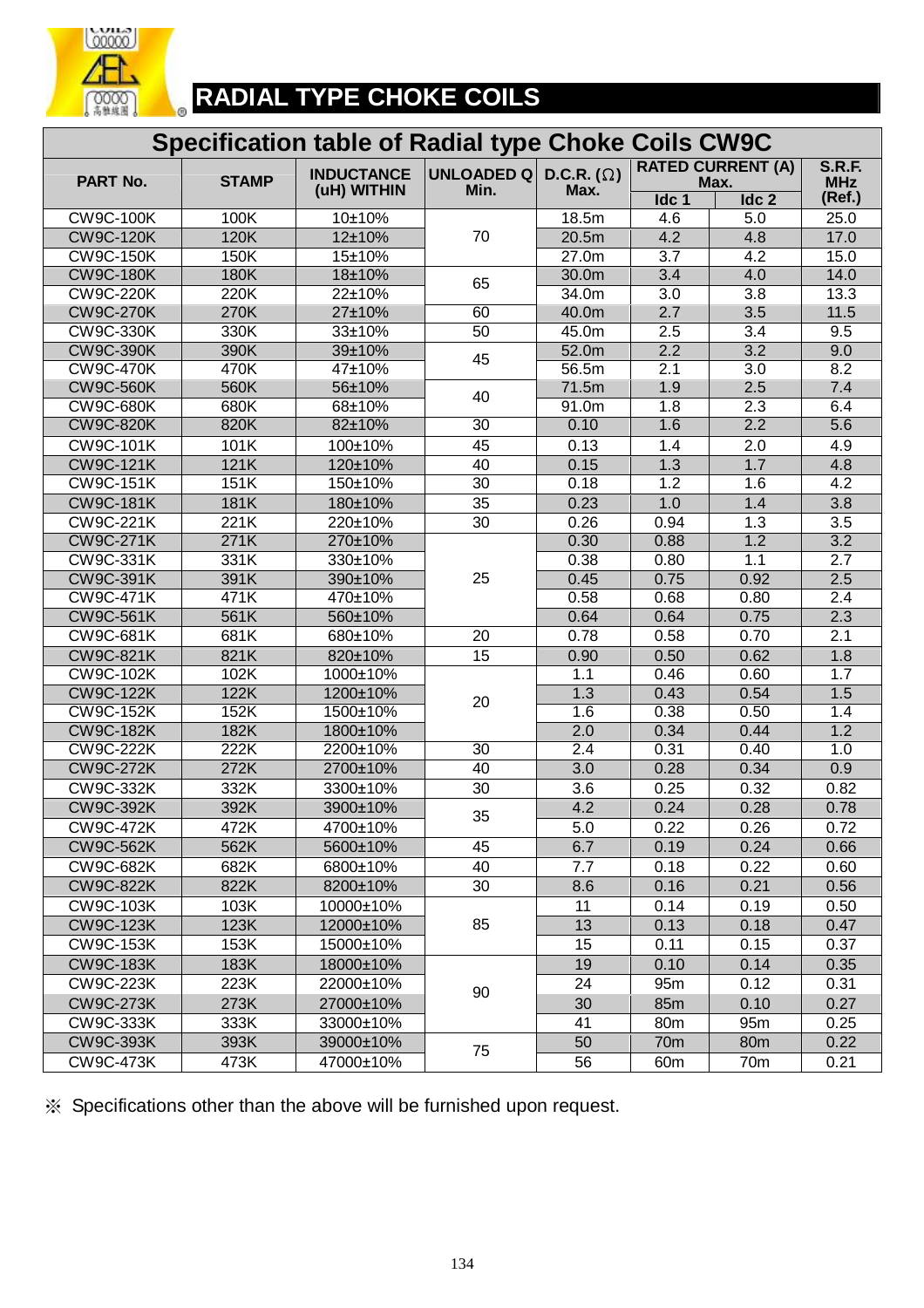

# **RADIAL TYPE CHOKE COILS**

|                               |              | Specification table of Radial type Choke Coils CWAA (H500-0121) |                  |                  |                      |                 |
|-------------------------------|--------------|-----------------------------------------------------------------|------------------|------------------|----------------------|-----------------|
|                               |              |                                                                 | <b>D.C.R.</b>    |                  | <b>RATED CURRENT</b> | <b>S.R.F.</b>   |
| PART No.                      | <b>STAMP</b> | <b>INDUCTANCE (uH)</b>                                          | $(\Omega)$       | (A)              | Max.                 | Ref.            |
|                               |              | <b>WITHIN</b>                                                   | Max.             | Idc 1            | Idc 2                | (MHz)           |
| CWAA-3R3M                     | 3R3M         | 3.3±20%                                                         | 15m              | 12               | 7.5                  | 70              |
| CWAA-3R9M                     | 3R9M         | 3.9±20%                                                         | 16m              | 11               | 7.1                  | 58              |
| CWAA-4R7M                     | 4R7M         | 4.7±20%                                                         | 18m              | 10               | 6.8                  | 47              |
| CWAA-5R6M                     | 5R6M         | 5.6±20%                                                         | 20m              | 9.6              | 6.4                  | 38              |
| CWAA-6R8M                     | 6R8M         | 6.8±20%                                                         | 22m              | 8.8              | 6.1                  | $\overline{30}$ |
| CWAA-8R2M                     | 8R2M         | 8.2±20%                                                         | 23m              | 8.0              | 5.9                  | $\overline{24}$ |
| CWAA-100K<br>CWAA-120K        | 100K<br>120K | 10±10%<br>12±10%                                                | 25m<br>30m       | 7.5<br>6.9       | 5.6<br>5.4           | 20<br>15        |
| CWAA-150K                     | 150K         | 15±10%                                                          | 39m              | 6.1              | 4.6                  | $\overline{13}$ |
| CWAA-180K                     | 180K         | 18±10%                                                          | 43m              | 5.6              | 4.4                  | 12              |
| CWAA-220K                     | 220K         | 22±10%                                                          | 48m              | 5.2              | 4.0                  | 11              |
| CWAA-270K                     | 270K         | 27±10%                                                          | 55m              | 4.6              | $\overline{3.7}$     | 10              |
| CWAA-330K                     | 330K         | 33±10%                                                          | 60 <sub>m</sub>  | 4.2              | 3.6                  | 9.4             |
| CWAA-390K                     | 390K         | 39±10%                                                          | 68m              | 3.8              | 3.5                  | 9.0             |
| CWAA-470K                     | 470K         | 47±10%                                                          | 86m              | 3.4              | 3.0                  | 7.8             |
| CWAA-560K                     | 560K         | 56±10%                                                          | 95m              | 3.2              | 2.8                  | 6.9             |
| CWAA-680K                     | 680K         | 68±10%                                                          | 0.12             | 2.8              | 2.4                  | 6.0             |
| CWAA-820K                     | 820K         | 82±10%                                                          | 0.13             | 2.6              | 2.2                  | 5.5             |
| CWAA-101K                     | 101K         | 100±10%                                                         | 0.18             | $\overline{2.4}$ | $\overline{2.0}$     | 4.8             |
| CWAA-121K                     | 121K         | 120±10%                                                         | 0.19             | 2.1              | 1.8                  | 4.4             |
| CWAA-151K                     | 151K         | 150±10%                                                         | 0.23             | 1.9              | 1.7                  | 3.9             |
| CWAA-181K                     | 181K         | 180±10%                                                         | 0.28             | 1.7              | 1.5                  | 3.5             |
| <b>CWAA-221K</b><br>CWAA-271K | 221K<br>271K | 220±10%<br>270±10%                                              | 0.32<br>0.40     | 1.6<br>1.4       | 1.4<br>1.3           | 3.3<br>2.9      |
| CWAA-331K                     | 331K         | 330±10%                                                         | 0.46             | 1.3              | 1.2                  | 2.8             |
| CWAA-391K                     | 391K         | 390±10%                                                         | 0.56             | 1.2              | 1.1                  | 2.4             |
| CWAA-471K                     | 471K         | 470±10%                                                         | 0.64             | 1.0              | 0.97                 | 2.2             |
| CWAA-561K                     | 561K         | 560±10%                                                         | 0.80             | 0.96             | 0.87                 | 2.1             |
| CWAA-681K                     | 681K         | 680±10%                                                         | 0.95             | 0.88             | 0.83                 | 1.9             |
| CWAA-821K                     | 821K         | 820±10%                                                         | 1.2              | 0.80             | 0.74                 | 1.7             |
| CWAA-102K                     | 102K         | 1000±10%                                                        | 1.3              | 0.76             | 0.68                 | 1.6             |
| CWAA-122K                     | 122K         | 1200±10%                                                        | 1.5              | 0.70             | 0.62                 | 1.4             |
| CWAA-152K                     | 152K         | 1500±10%                                                        | 2.0              | 0.62             | 0.52                 | 1.2             |
| CWAA-182K                     | 182K         | 1800±10%                                                        | 2.5              | 0.56             | 0.46                 | 1.1             |
| CWAA-222K                     | 222K         | 2200±10%                                                        | 2.9              | 0.51             | 0.42                 | 1.0             |
| CWAA-272K                     | 272K         | 2700±10%                                                        | $\overline{3.7}$ | 0.46             | 0.38                 | 0.91            |
| CWAA-332K                     | 332K         | 3300±10%                                                        | 4.3              | 0.42             | 0.35                 | 0.85            |
| CWAA-392K                     | 392K         | 3900±10%                                                        | 5.2              | 0.38             | 0.32                 | 0.79            |
| CWAA-472K                     | 472K         | 4700±10%                                                        | 6.2              | 0.34             | 0.31                 | 0.63            |
| CWAA-562K                     | 562K         | 5600±10%                                                        | 7.0              | 0.32             | 0.28                 | 0.60            |
| CWAA-682K                     | 682K         | 6800±10%                                                        | 8.7              | 0.29             | 0.25                 | 0.56            |
| CWAA-822K                     | 822K         | 8200±10%                                                        | 11               | 0.26             | 0.22                 | 0.48            |
| CWAA-103K                     | 103K         | 10000±10%                                                       | 13               | 0.24             | 0.20                 | 0.45            |
| CWAA-123K                     | 123K         | 12000±10%                                                       | 18               | 0.22             | 0.18                 | 0.42            |
| CWAA-153K                     | 153K         | 15000±10%                                                       | 20               | 0.19             | 0.17                 | 0.38            |
| CWAA-183K                     | 183K         | 18000±10%                                                       | 24               | 0.18             | 0.15                 | 0.32            |
| CWAA-223K                     | 223K         | 22000±10%                                                       | 28               | 0.16             | 0.14                 | 0.30            |
| CWAA-273K                     | 273K         | 27000±10%                                                       | 39               | 0.14             | 0.12                 | 0.27            |
| CWAA-333K                     | 333K         | 33000±10%                                                       | 46               | 0.13             | 0.10                 | 0.24            |
| CWAA-393K                     | 393K         | 39000±10%                                                       | 63               | 0.12             | 90 <sub>m</sub>      | 0.22            |
| CWAA-473K                     | 473K         | 47000±10%                                                       | 69               | 0.10             | 85m                  | 0.19            |
| CWAA-563K                     | 563K         | 56000±10%                                                       | 77               | 95m              | 80m                  | 0.18            |
| CWAA-683K                     | 683K         | 68000±10%                                                       | 107              | 85m              | 70m                  | 0.17            |
| CWAA-823K                     | 823K         | 82000±10%                                                       | $\overline{121}$ | 80 <sub>m</sub>  | 65m                  | 0.16            |
| CWAA-104K                     | 104K         | 100000±10%                                                      | 140              | 75m              | 60m                  | 0.15            |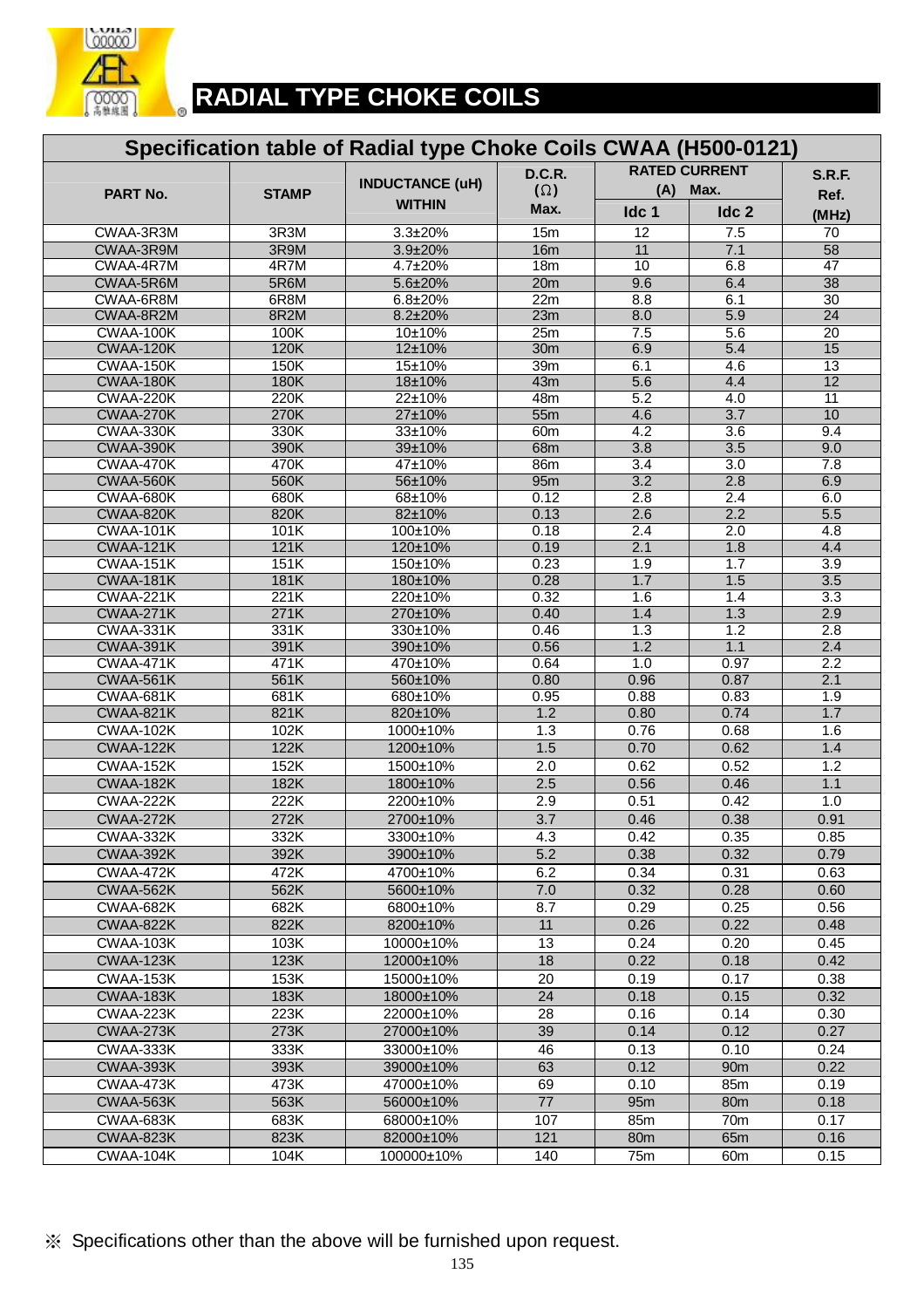

# **RADIAL TYPE CHOKE COILS**

| Specification table of Radial type Choke Coils CWAG (H500-0141) |              |                           |                                     |                                     |            |                                |  |  |
|-----------------------------------------------------------------|--------------|---------------------------|-------------------------------------|-------------------------------------|------------|--------------------------------|--|--|
| PART No.                                                        | <b>STAMP</b> | <b>INDUCTANCE</b><br>(uH) | <b>D.C.R.</b><br>$(\Omega)$<br>Max. | <b>RATED CURRENT</b><br>(A)<br>Max. |            | <b>S.R.F.</b><br>(MHz)<br>Ref. |  |  |
|                                                                 |              |                           |                                     | Idc 1                               | Idc 2      |                                |  |  |
| CWAG-100K                                                       | 100K         | 10±10%                    | 18m                                 | 6.8                                 | 6.9        | 30                             |  |  |
| CWAG-120K                                                       | 120K         | 12±10%                    | 19m                                 | 6.2                                 | 6.3        | 26                             |  |  |
| CWAG-150K                                                       | 150K         | 15±10%                    | 22m                                 | 5.4                                 | 5.8        | 22                             |  |  |
| CWAG-180K                                                       | 180K<br>220K | 18±10%                    | 24m                                 | 5.0                                 | 5.5        | 15<br>$\overline{11}$          |  |  |
| CWAG-220K                                                       |              | 22±10%                    | 26m                                 | 4.7                                 | 4.8        |                                |  |  |
| CWAG-270K<br>CWAG-330K                                          | 270K         | 27±10%                    | 30m<br>37m                          | 4.2                                 | 4.6        | 8.2                            |  |  |
| CWAG-390K                                                       | 330K<br>390K | 33±10%                    | 42m                                 | 3.8<br>3.5                          | 4.3        | 7.7                            |  |  |
| CWAG-470K                                                       | 470K         | 39±10%<br>47±10%          | 46m                                 | $\overline{3.2}$                    | 4.1<br>4.0 | 7.3<br>6.7                     |  |  |
| CWAG-560K                                                       | 560K         | 56±10%                    | 51m                                 | 3.0                                 | 3.8        | 6.2                            |  |  |
| CWAG-680K                                                       | 680K         | 68±10%                    | 65m                                 | 2.6                                 | 3.4        | 5.4                            |  |  |
| CWAG-820K                                                       | 820K         | 82±10%                    | 74m                                 | 2.4                                 | 3.3        | 4.7                            |  |  |
| CWAG-101K                                                       | 101K         | 100±10%                   | 84m                                 | 2.2                                 | 3.1        | 4.3                            |  |  |
| <b>CWAG-121K</b>                                                | 121K         | 120±10%                   | 0.11                                | 2.0                                 | 2.7        | $\overline{3.7}$               |  |  |
| CWAG-151K                                                       | 151K         | 150±10%                   | 0.12                                | 1.8                                 | 2.4        | 3.2                            |  |  |
| CWAG-181K                                                       | 181K         | 180±10%                   | 0.13                                | 1.6                                 | 2.3        | 2.9                            |  |  |
| CWAG-221K                                                       | 221K         | 220±10%                   | 0.17                                | 1.4                                 | 2.0        | 2.7                            |  |  |
| CWAG-271K                                                       | 271K         | 270±10%                   | 0.23                                | 1.3                                 | 1.7        | 2.3                            |  |  |
| CWAG-331K                                                       | 331K         | 330±10%                   | 0.31                                | 1.2                                 | 1.4        | 1.9                            |  |  |
| CWAG-391K                                                       | 391K         | 390±10%                   | 0.34                                | 1.1                                 | 1.3        | 1.8                            |  |  |
| CWAG-471K                                                       | 471K         | 470±10%                   | 0.39                                | 1.0                                 | 1.2        | 1.7                            |  |  |
| CWAG-561K                                                       | 561K         | 560±10%                   | 0.43                                | 0.90                                | 1.1        | 1.6                            |  |  |
| CWAG-681K                                                       | 681K         | 680±10%                   | 0.59                                | 0.82                                | 1.0        | 1.4                            |  |  |
| <b>CWAG-821K</b>                                                | 821K         | 820±10%                   | 0.65                                | 0.77                                | 0.90       | 1.3                            |  |  |
| CWAG-102K                                                       | 102K         | 1000±10%                  | 0.85                                | 0.69                                | 0.84       | 1.1                            |  |  |
| CWAG-122K                                                       | 122K         | 1200±10%                  | 0.96                                | 0.64                                | 0.77       | 1.0                            |  |  |
| CWAG-152K                                                       | 152K         | 1500±10%                  | 1.1                                 | 0.57                                | 0.73       | 0.94                           |  |  |
| CWAG-182K                                                       | 182K         | 1800±10%                  | 1.4                                 | 0.52                                | 0.64       | 0.88                           |  |  |
| CWAG-222K                                                       | 222K         | 2200±10%                  | 1.7                                 | 0.46                                | 0.57       | 0.73                           |  |  |
| CWAG-272K                                                       | 272K         | 2700±10%                  | 2.0                                 | 0.42                                | 0.52       | 0.69                           |  |  |
| CWAG-332K                                                       | 332K         | 3300±10%                  | 2.5                                 | 0.38                                | 0.46       | 0.62                           |  |  |
| CWAG-392K                                                       | 392K         | 3900±10%                  | 2.8                                 | 0.34                                | 0.45       | 0.59                           |  |  |
| CWAG-472K                                                       | 472K         | 4700±10%                  | 3.6                                 | 0.32                                | 0.38       | 0.52                           |  |  |
| CWAG-562K                                                       | 562K         | 5600±10%                  | 4.5                                 | 0.29                                | 0.33       | 0.45                           |  |  |
| CWAG-682K                                                       | 682K         | 6800±10%                  | 5.1                                 | 0.26                                | 0.32       | 0.43                           |  |  |
| CWAG-822K                                                       | 822K         | 8200±10%                  | 6.7                                 | 0.24                                | 0.30       | 0.40                           |  |  |
| CWAG-103K                                                       | 103K         | 10000±10%                 | 7.7                                 | 0.22                                | 0.28       | 0.37                           |  |  |
| CWAG-123K                                                       | 123K         | 12000±10%                 | 9.2                                 | 0.20                                | 0.26       | 0.34                           |  |  |
| CWAG-153K                                                       | 153K         | 15000±10%                 | 11.3                                | 0.17                                | 0.23       | 0.27                           |  |  |
| CWAG-183K                                                       | 183K         | 18000±10%                 | 14.2                                | 0.16                                | 0.22       | 0.25                           |  |  |
| CWAG-223K                                                       | 223K         | 22000±10%                 | 18.0                                | 0.14                                | 0.18       | 0.22                           |  |  |
| CWAG-273K                                                       | 273K         | 27000±10%                 | 20.5                                | 0.13                                | 0.17       | 0.21                           |  |  |
| CWAG-104K                                                       | 104K         | 100000±10%                | 82.4                                | 0.06                                | 0.08       | 0.10                           |  |  |
|                                                                 |              |                           |                                     |                                     |            |                                |  |  |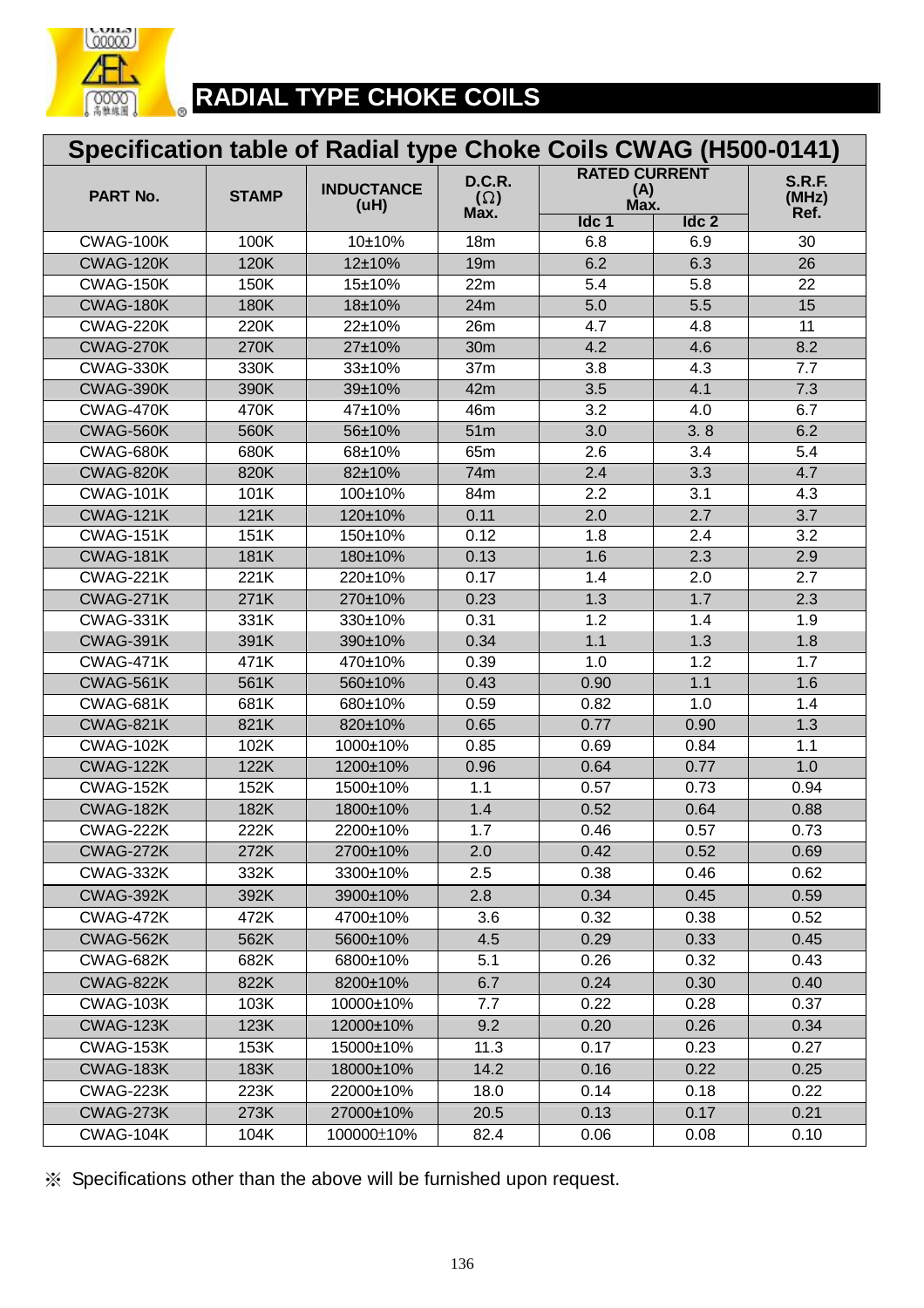

| Specification table of Radial type Choke Coils CWAC (H500-0097) |                    |                   |                  |                      |                  |                   |  |  |
|-----------------------------------------------------------------|--------------------|-------------------|------------------|----------------------|------------------|-------------------|--|--|
|                                                                 |                    | <b>INDUCTANCE</b> | D.C.R.           | <b>RATED CURRENT</b> | <b>S.R.F.</b>    |                   |  |  |
| PART No.                                                        | <b>STAMP</b>       | (HH)              | $(\Omega)$       | (A)<br>Max.          |                  | (MHz)             |  |  |
|                                                                 |                    | Within            | Max.             | Idc1                 | Idc2             | Ref.              |  |  |
| CWAC-3R9M                                                       | 3R9M               | 3.9±20%           | 11 <sub>m</sub>  | 10.8                 | 8.6              | 62.0              |  |  |
| CWAC-4R7M                                                       | 4R7M               | 4.7±20%           | 12m              | 9.7                  | 8.3              | 52.0              |  |  |
| CWAC-5R6M                                                       | 5R6M               | 5.6±20%           | 13m              | 9.2                  | 7.7              | 40.0              |  |  |
| CWAC-6R8M                                                       | 6R8M               | 6.8±20%           | 15m              | 8.4                  | 7.3              | 33.0              |  |  |
| CWAC-8R2M                                                       | 8R2M               | 8.2±20%           | 16 <sub>m</sub>  | 7.5                  | 6.8              | $\overline{27.0}$ |  |  |
| CWAC-100K                                                       | 100K               | 10±10%            | 18m              | 6.8                  | 6.4              | 19.5              |  |  |
| CWAC-120K                                                       | 120K               | 12±10%            | 19 <sub>m</sub>  | 6.2                  | 6.1              | 16.9              |  |  |
| CWAC-150K                                                       | 150K               | 15±10%            | 25m              | 5.6                  | 5.4              | 13.5              |  |  |
| CWAC-180K                                                       | 180K               | 18±10%            | 28m              | 5.2                  | 5.3              | 13.0              |  |  |
| CWAC-220K                                                       | 220K               | 22±10%            | 30 <sub>m</sub>  | 4.8                  | 5.0              | 12.5              |  |  |
| CWAC-270K                                                       | 270K               | 27±10%            | 36m              | 4.3                  | 4.5              | 9.8               |  |  |
| CWAC-330K                                                       | 330K               | 33±10%            | 45m              | 3.9                  | 4.0              | 9.1               |  |  |
| CWAC-390K                                                       | 390K               | 39±10%            | 51m              | 3.5                  | 3.7              | 8.3               |  |  |
| CWAC-470K                                                       | 470K               | 47±10%            | 56m              | 3.2                  | 3.5              | 7.8               |  |  |
| CWAC-560K                                                       | 560K               | 56±10%            | 71m              | $\overline{3.0}$     | $\overline{3.1}$ | 7.0               |  |  |
| CWAC-680K                                                       | 680K               | 68±10%            | 81m              | 2.7                  | 2.9              | 6.0               |  |  |
| CWAC-820K                                                       | 820K               | 82±10%            | 103m             | 2.4                  | 2.4              | 5.2               |  |  |
| <b>CWAC-101K</b>                                                | 101K               | 100±10%           | 0.13             | 2.2                  | 2.1              | 4.7               |  |  |
| CWAC-121K                                                       | 121K               | 120±10%           | 0.14             | 2.0                  | 2.0              | 4.3               |  |  |
| CWAC-151K                                                       | 151K               | 150±10%           | 0.17             | 1.8                  | 1.9              | 4.1               |  |  |
| CWAC-181K                                                       | 181K               | 180±10%           | 0.22             | 1.6                  | 1.6              | 3.5               |  |  |
| <b>CWAC-221K</b>                                                | 221K               | 220±10%           | 0.24             | 1.5                  | 1.5              | $\overline{3.2}$  |  |  |
| CWAC-271K                                                       | 271K               | 270±10%           | 0.32             | 1.3                  | 1.3              | $\overline{2.8}$  |  |  |
| CWAC-331K                                                       | 331K               | 330±10%           | 0.37             | 1.2                  | 1.2              | 2.5               |  |  |
| CWAC-391K                                                       | 391K               | 390±10%           | 0.44             | 1.1                  | 1.1              | 2.4               |  |  |
| CWAC-471K                                                       | 471K               | 470±10%           | 0.56             | 1.0                  | 0.96             | 2.0               |  |  |
| CWAC-561K                                                       | 561K               | 560±10%           | 0.63             | 0.88                 | 0.91             | 1.9               |  |  |
| CWAC-681K                                                       | 681K               | 680±10%           | 0.76             | 0.80                 | 0.82             | 1.8               |  |  |
| CWAC-821K                                                       | 821K               | 820±10%           | 0.90             | 0.78                 | 0.76             | 1.6               |  |  |
| CWAC-102K                                                       | 102K               | 1000±10%          | 1.1              | 0.70                 | 0.70             | 1.5               |  |  |
| CWAC-122K                                                       | 122K               | 1200±10%          | 1.3              | 0.65                 | 0.63             | 1.3               |  |  |
| CWAC-152K                                                       | 152K               | 1500±10%          | 1.6              | 0.57                 | 0.56             | 1.1               |  |  |
| CWAC-182K                                                       | 182K               | 1800±10%          | 1.9              | 0.52                 | 0.50             | 1.0               |  |  |
| CWAC-222K                                                       | 222K               | 2200±10%          | 2.4              | 0.48                 | 0.45             | 0.97              |  |  |
| CWAC-272K                                                       | 272K               | 2700±10%          | 3.0              | 0.42                 | 0.38             | 0.84              |  |  |
| CWAC-332K                                                       | 332K               | 3300±10%          | $\overline{3.7}$ | 0.37                 | 0.37             | 0.76              |  |  |
| CWAC-392K                                                       | 392K               | 3900±10%          | 4.6              | 0.35                 | 0.34             | 0.73              |  |  |
| CWAC-472K                                                       | 472K               | 4700±10%          | 5.5              | 0.32                 | 0.30             | 0.66              |  |  |
| CWAC-562K                                                       | 562K               | 5600±10%          | 6.2              | 0.29                 | 0.28             | 0.63              |  |  |
| CWAC-682K                                                       | 682K               | 6800±10%          | 7.3              | 0.26                 | 0.26             | 0.49              |  |  |
| CWAC-822K                                                       | 822K               | 8200±10%          | 9.2              | 0.24                 | 0.22             | 0.47              |  |  |
| CWAC-103K                                                       | 103K               | 10000±10%         | 11.5             | 0.22                 | 0.21             | 0.40              |  |  |
| CWAC-123K                                                       | 123K               | 12000±10%         | 13.0             | 0.20                 | 0.20             | 0.38              |  |  |
| CWAC-153K                                                       | 153K               | 15000±10%         | 16.0             | 0.18                 | 0.17             | 0.35              |  |  |
| CWAC-183K                                                       | 183K               | 18000±10%         | 18.6             | 0.16                 | 0.16             | 0.32              |  |  |
| CWAC-223K                                                       | 223K               | 22000±10%         | 24.4             | 0.14                 | 0.14             | 0.30              |  |  |
| CWAC-273K                                                       | $\overline{27}$ 3K | 27000±10%         | 28.8             | 0.13                 | 0.13             | 0.27              |  |  |
| CWAC-333K                                                       | 333K               | 33000±10%         | 41.0             | 0.12                 | 0.11             | 0.26              |  |  |
| CWAC-393K                                                       | 393K               | 39000±14%         | 46.5             | 0.10                 | 0.10             | 0.25              |  |  |
| CWAC-473K                                                       | 473K               | 47000±10%         | 57.0             | 0.09                 | 0.09             | 0.21              |  |  |